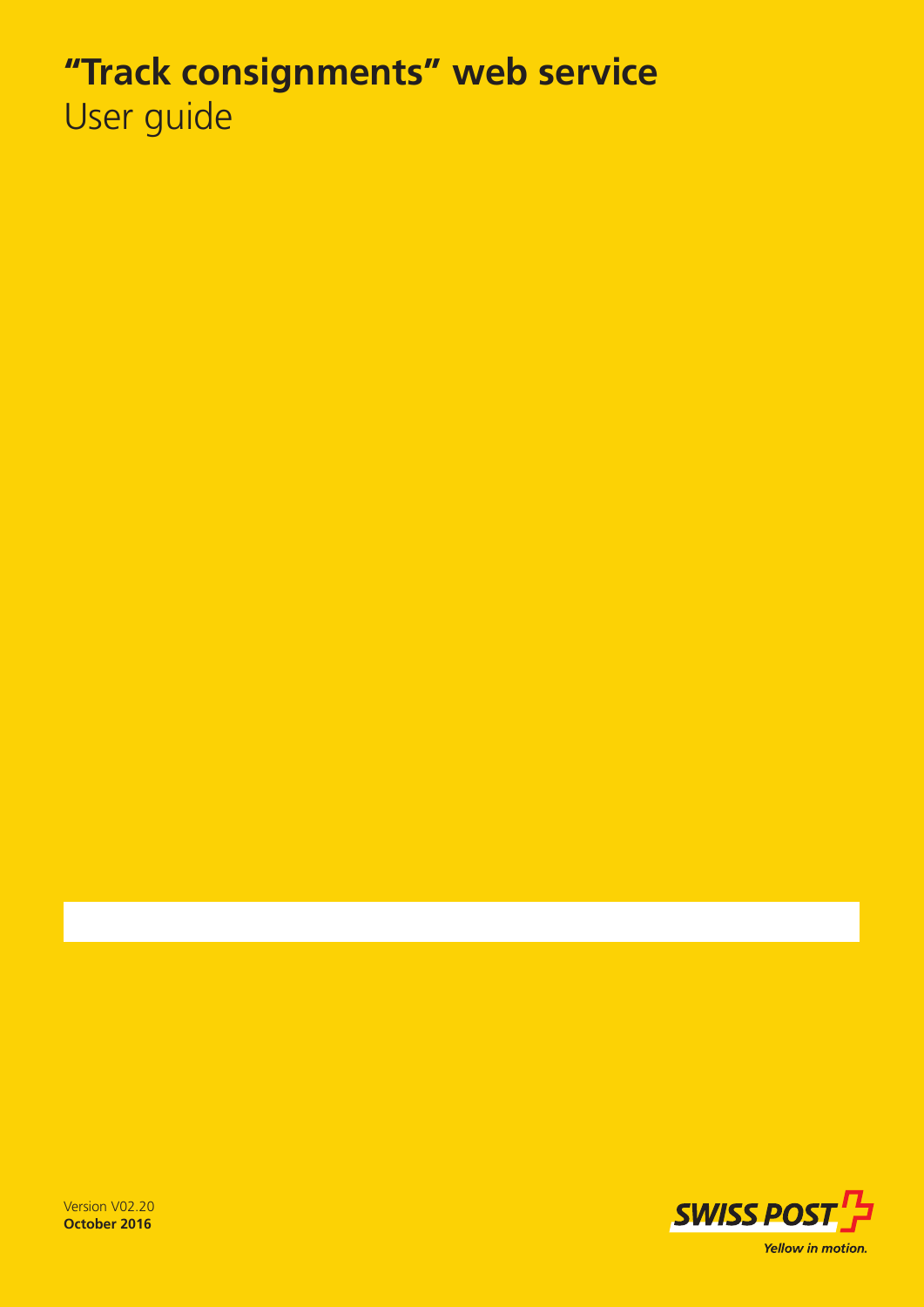## **Contents**

| $\mathbf{1}$ | <b>Introduction</b>                     | 3              |
|--------------|-----------------------------------------|----------------|
|              | 1.1 List of changes to the last version | 3              |
|              | 1.2 Who is this user guide for?         | 3              |
|              | 1.3 How is this user guide structured?  | 3              |
|              | 1.4 Validity                            | $\overline{4}$ |
|              | 1.5 Costs                               | $\overline{4}$ |
|              | 1.6 Terms and conditions of use         | $\overline{4}$ |
|              | 1.7 Abbreviations used                  | 4              |

### **2 Registration 5** 2.1 Activation by Swiss Post 5 2.2 Support 5 2.3 Deactivate service 5

| $\overline{\mathbf{3}}$ | <b>Service description</b> | 6 |
|-------------------------|----------------------------|---|
|                         | 3.1 Service description    | 6 |
|                         | 3.2 Operations             |   |
|                         | 3.3 Structures             | 8 |
|                         |                            |   |

| <b>Error messages and warnings</b> |  |
|------------------------------------|--|
|                                    |  |

| <b>Frequently Asked Questions (FAQ)</b> |  |
|-----------------------------------------|--|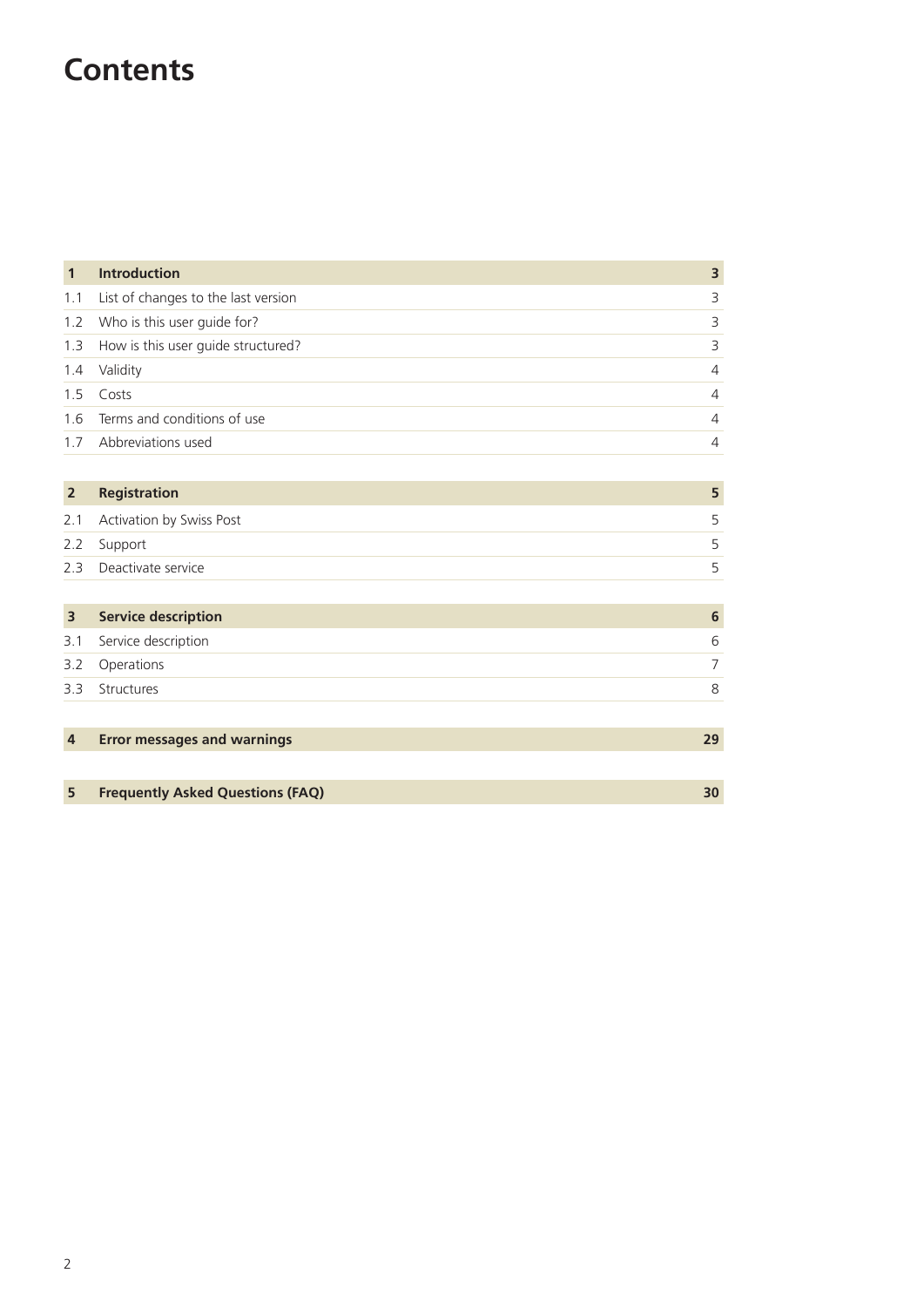## **1 Introduction**

### **1.1 List of changes compared with the last version**

| <b>Brief description of change</b>                                                                                                                                                                                                                                                                             | <b>Section</b>                                | Type*          |
|----------------------------------------------------------------------------------------------------------------------------------------------------------------------------------------------------------------------------------------------------------------------------------------------------------------|-----------------------------------------------|----------------|
| Overview of updates since October 2010                                                                                                                                                                                                                                                                         | 1.1                                           | T              |
| The service specifications (WSDL) have been<br>updated; users can now access web services as<br>usual or via XML gateway.                                                                                                                                                                                      | 3.1                                           | U              |
| New operation<br>"6 ShipmentSearchbyCustomerId"                                                                                                                                                                                                                                                                | 3.2                                           | $\overline{1}$ |
| "The sample requests in this manual now<br>contain a reference to the version number<br>(currently: v0240)."                                                                                                                                                                                                   | $3.2.1 - 3.2.6$<br>and<br>$3.3.1.1 - 3.3.1.2$ | U              |
| Updated sample queries                                                                                                                                                                                                                                                                                         | $3.2.1 - 3.2.5$                               | U              |
| Sample query "without registered barcode"<br>under "GetSignatureDocument"                                                                                                                                                                                                                                      | 3.25                                          | T              |
| "ShipmentSearchbyCustomerId" sample query                                                                                                                                                                                                                                                                      | 3.26                                          | L              |
| "GetAllEvents", "GetAllDetails" and<br>"GetAllStatuses" with new section numbers                                                                                                                                                                                                                               | $3.2.7 - 3.2.9$                               | U              |
| New fields (incl. sub-fields) in the consignment<br>model:<br>- PaymentInfo (with sub-field table)<br>- Reference (under "Item")<br>- Remarks (under "Item")<br>- Receiver<br>- DEL_Country (under "Delivery")<br>- CountryName (under "Event")<br>- Sig_Relation (under "Event")<br>- Details (under "Event") | 3.31                                          | $\overline{1}$ |
| Elements/attributes under "Detail description"<br>updated, "Abrid shipments" inserted                                                                                                                                                                                                                          | 3.31                                          | U, I           |
| "GetShipmentImage" updated                                                                                                                                                                                                                                                                                     | 3.3.1.1                                       | L              |
| "GetShipmentImage", "GetShipmentSignature"<br>and "GetTransportDocument" updated                                                                                                                                                                                                                               | $3.3.2 - 3.3.4$                               | U              |
| New section "Error message/warnings"                                                                                                                                                                                                                                                                           | 4                                             | L              |
| Change section number for "Frequently asked<br>questions"                                                                                                                                                                                                                                                      | 5                                             | U              |
| Sub-section "Possible error messages" in "<br>Frequently asked questions" section                                                                                                                                                                                                                              | 5                                             | D              |
| New section "Further publications and useful<br>links"                                                                                                                                                                                                                                                         | 6                                             | $\overline{1}$ |
| Various minor amendments, updated registra-<br>tion, service description, new structuring,<br>requests and replies, adaptations for the new<br>Login Swiss Post, adaptations of links                                                                                                                          | 2.3                                           | U              |
| New operation "7. GetIdentityCardImage"                                                                                                                                                                                                                                                                        | 3.2 & 3.3.9                                   | $\overline{1}$ |

 $*$  I = Insert,  $U =$  Update,  $D =$  Delete

### **1.2 Who is this user guide for?**

This user guide is for Swiss Post business customers who want to use the "Track consignments" web service.

The "Track consignments" web service makes Swiss Post's consignment data available in a machine-readable format (XML). This data can be obtained via the "Track consignments" online service and is available in the login area of the website for business customers with a billing relationship.

Specifically, the consignment data relates to:

- − Parcels
- − Letters with barcode (e.g. Registered)
- − Swiss-Express consignments
- − Courier consignments
- − International consignments
- − Pallets for bulk mailing letters
- − LetterID consignments

Signatures, consignment images and master data can also be called up.

### **1.3 How is this user guide structured?**

#### **Section 1**

The first section contains an introduction to the "Track consignments" web service.

#### **Section 2**

The second section explains the steps necessary to register for the "Track consignments" web service.

### **Section 3**

The third section contains a detailed description of the service (interface specification), the operations and the results.

### **Section 4**

The fourth section contains an overview of the most frequent error messages and warnings.

#### **Section 5**

The fifth section contains frequently asked questions (FAQs) on the service.

#### **Section 6**

The sixth section contains the terms and conditions relating to the "Track consignments" web service and further publications and useful links to services.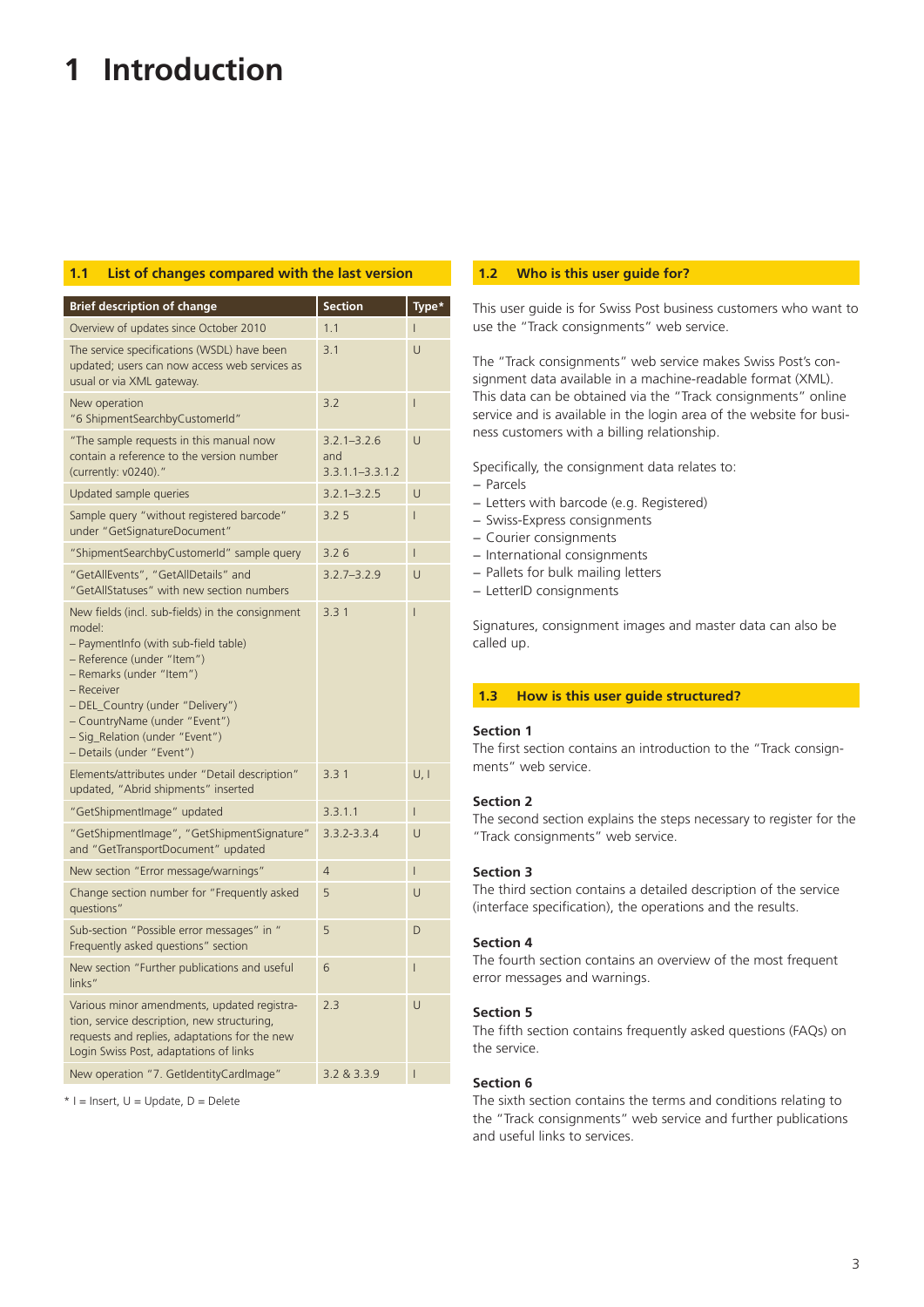### **1.4 Validity**

For each new version of the "Track consignments" web service, a new version of this guide will be issued and made available to customers in electronic form.

### **1.5 Costs**

Swiss Post's "Track consignments" web service is provided free of charge.

### **1.6 Conditions of use**

The "Track consignments" web service is solely designed for querying individual consignments. Automated queries for large numbers of consignments are not permitted.

Swiss Post reserves the right to block an account temporarily if mass automated queries are detected. If you need to conduct automated queries for large amounts of consignment data, please contact your customer advisor.

### **1.7 Abbreviations used**

| <b>Abbreviation</b> | <b>Description</b>                                                                           |
|---------------------|----------------------------------------------------------------------------------------------|
| <b>BMB</b>          | Letters with barcode                                                                         |
| http                | <b>Hypertext Transfer Protocol</b>                                                           |
| <b>HTTPS</b>        | <b>Hypertext Transfer Protocol Secure</b>                                                    |
| SOAP                | Simple Object Access Protocol, protocol for<br>exchanging XML-based messages                 |
| <b>SSL</b>          | Secure Socket Layers                                                                         |
| <b>TCP/IP</b>       | Transmission Control Protocol / Internet Protocol                                            |
| <b>WSDL</b>         | Web Services Description Language, a language<br>used for describing a web service           |
| <b>XML</b>          | Extensible Markup Language, a format for exchanging<br>data                                  |
| <b>XSD</b>          | XML Schema Definition, a language used for describing<br>XML schemas                         |
| <b>XSLT</b>         | Extensible Stylesheet Language Transformations,<br>transformation language for XML documents |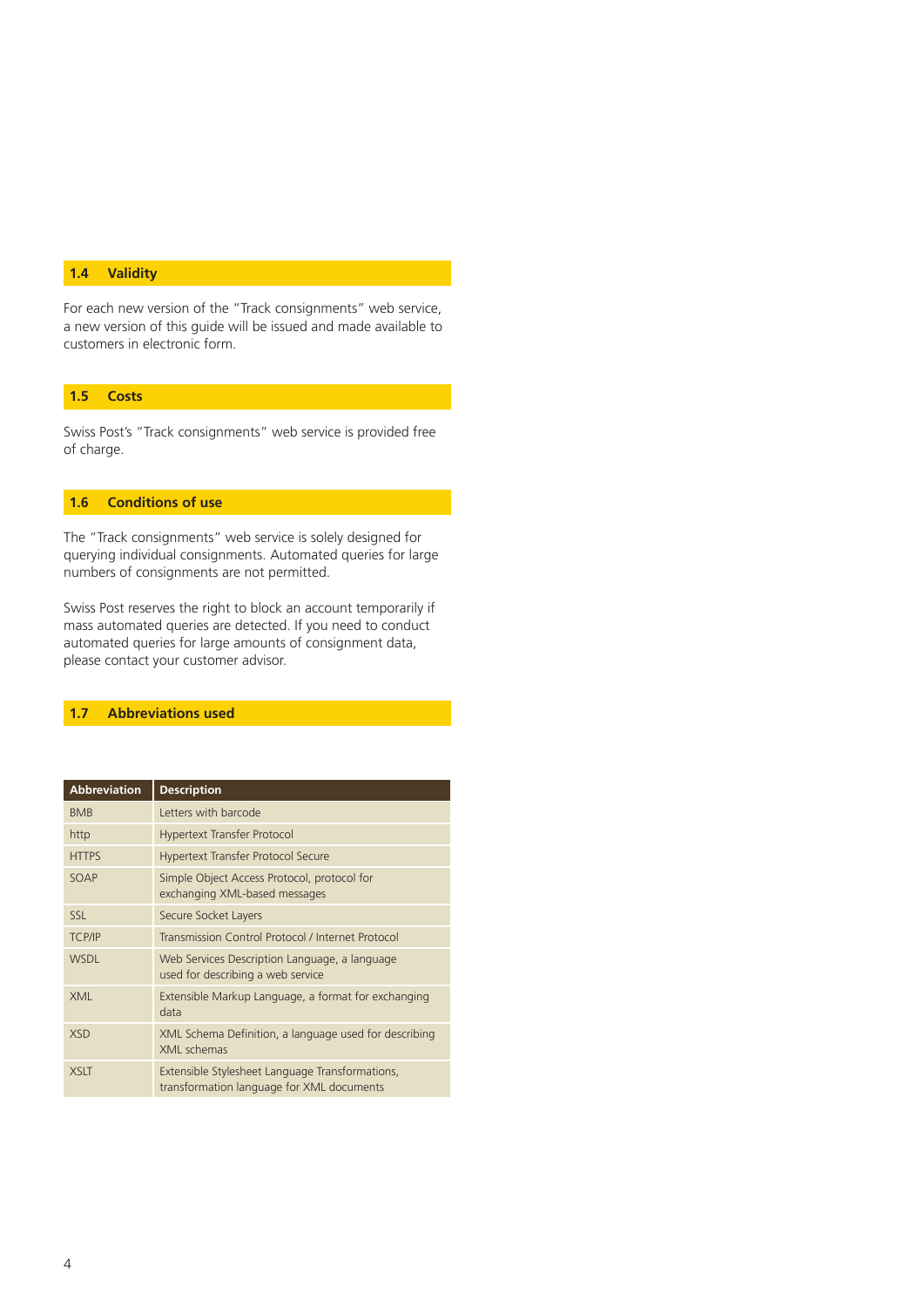## **2 Registration**

### **2.1 Activation by Swiss Post**

In order to activate the web service, a customer login is required for business customers with a billing relationship at www.swisspost.ch. If you do not have a relevant login, please contact our Support Team (tel. +41 848 888 888, CHF 0.08/min. from a Swiss landline) or your customer advisor.

If you already have a relevant login, the Web Services Support Team (tel. +41 848 84 88, webservice@swisspost.ch) has to activate the "Track consignments" web service.

There will then be a new technical user in your customer login with authorization to access the "Track consignments" web service. If you already have one or more technical users due to the use of another web service, they will now have access to the "Track consignments" web service.

You can change your technical users' access authorization any time in the Customer Center under "User access and permissions".

### **2.2 Support**

For questions relating to the "Track consignments" web service, please contact your Swiss Post customer advisor. The Web Services Support Team will provide technical assistance:

3030 Berne, Switzerland from a landline)

Post CH Ltd Tel. +41 848 84 88 Web Services Support (first 10 mins free of charge, Wankdorfallee 4 then CHF 2.50 per min. for calls webservice@swisspost.ch

### **2.3 Deactivate service**

To stop using the "Track consignments" web service at any time, simply deactivate the technical user in the Customer Center on the www.swisspost.ch website.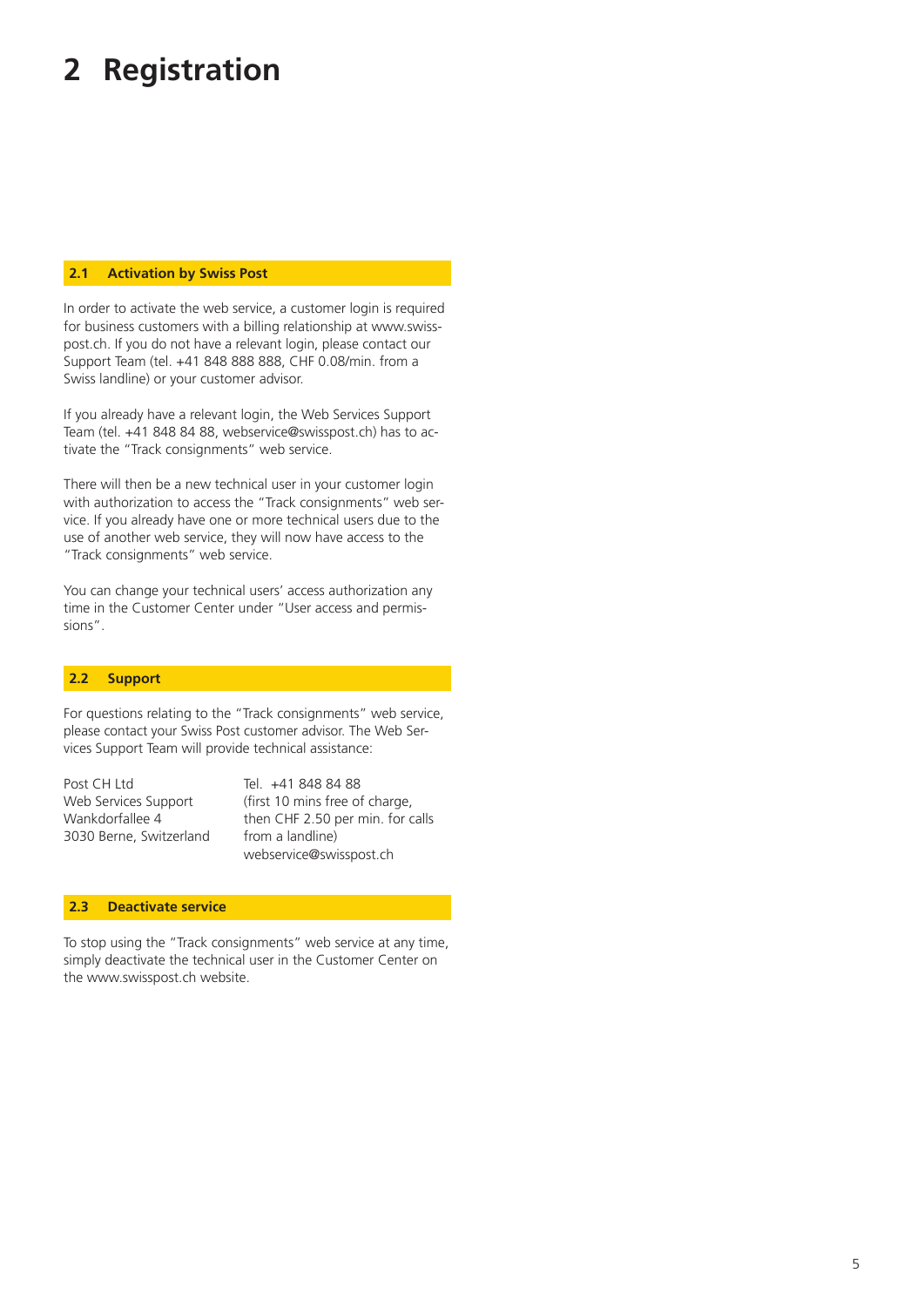## **3 Service description**

### **3.1 Service description**

A description of the "Track consignments" web service can be found in the following WSDL file: https://webservices.post.ch:17005/IN\_MYPBxTT/services/TrackAndTraceDFU.ws?WSDL

Endpoint URL: https://webservices.post.ch/IN\_MYPBxTT/services/TrackAndTraceDFU.ws?

WSDL master data: https://webservices.post.ch:17005/IN\_MYPBxTT/services/MasterData.ws?WSDL

Endpoint description: https://webservices.post.ch/IN\_MYPBxTT/services/MasterData.ws?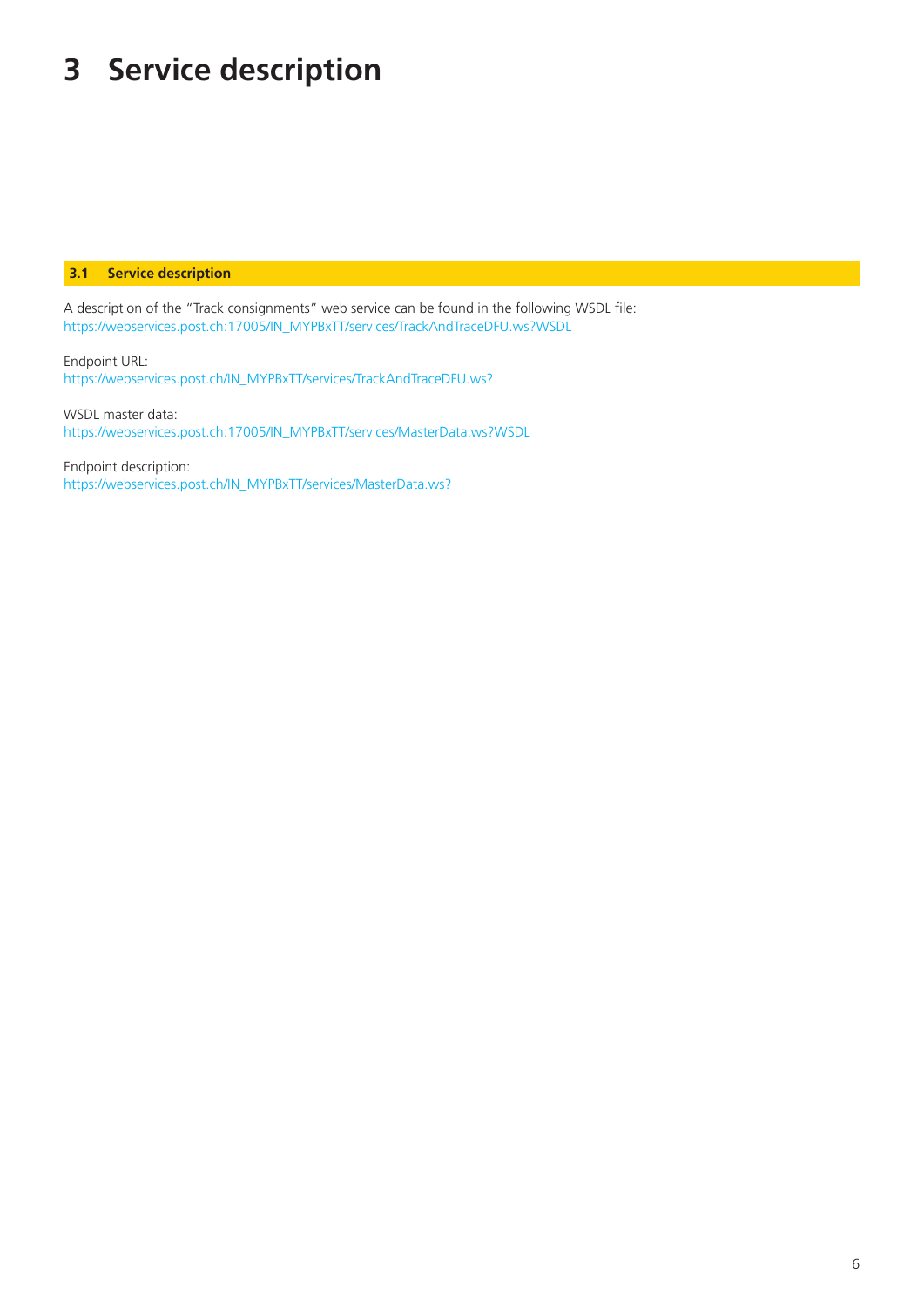### **3.2 Operations**

The "Track consignments" web service has six operations which are described below. These operations use SOAP via HTTPS.

| No.            | <b>Operation</b>            | <b>Description</b>                                                                                  | <b>Parameters</b>                                                      |
|----------------|-----------------------------|-----------------------------------------------------------------------------------------------------|------------------------------------------------------------------------|
|                | ShipmentsSearch             | Search for a consignment number                                                                     | Consignment number, language, ver-<br>sion                             |
| $\overline{2}$ | GetShipmentImage            | Search for a consignment image                                                                      | ID of consignment image, version                                       |
| $\overline{3}$ | GetShipmentSignature        | Search for a signature image for a consignment                                                      | ID of signature image, version                                         |
| $\overline{4}$ | GetTransportDocument        | This operation is no longer available.* If it is carried out, a correspond-<br>ing message is sent. |                                                                        |
| 5              | GetSignatureDocument        | Search for a confirmation of receipt for <b>court documents</b>                                     | Consignment number, language, bar-<br>code, Swiss Post header, version |
| 6              | ShipmentsSearchByCustomerId | Search for a consignment with its own reference                                                     | Customer ID, date from, date to,<br>language, version                  |
| 7              | GetIdentityCardImage        | Suche nach Ausweisbilder                                                                            | Sendungsnummer, Sprache, Version                                       |

The IDs required for Operations 2 and 3 (GetShipmentImage, GetSignatureImage) are returned by Operation 1 (ShipmentsSearch), provided the respective data is available.

\* It is no longer possible to track small consignments via this access. To do so, you can use the Track&Trace application directly on the "Swiss Post Cargo Web" platform (www.spcweb.ch).

If you do not have access yet, please contact your customer advisor.

There are three operations for the "Track consignments" master data:

| No. | <b>Operation</b>     | <b>Description</b>                                     | l Parameters |
|-----|----------------------|--------------------------------------------------------|--------------|
|     | <b>GetAllEvents</b>  | Search for all events                                  | none         |
|     | <b>GetAllDetails</b> | Search for all event details (e.g. reasons for return) | none         |
|     | GetAllStatuses       | Search for all possible statuses of a consignment      | none         |

The operations for the master data return the texts in all languages (German, French, Italian and English). They are mapped via the ID returned by the ShipmentsSearch operation.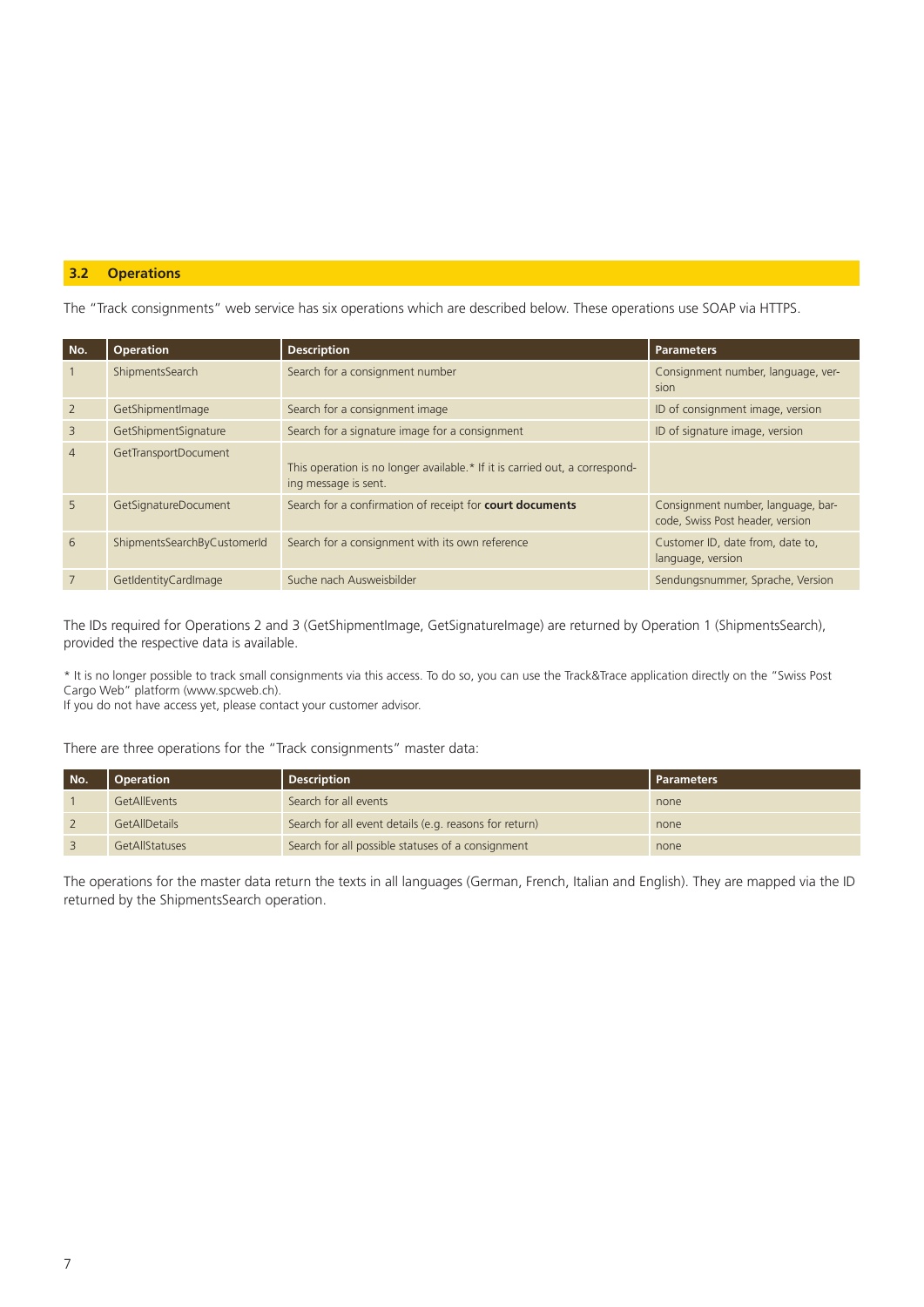### **3.3 Structures**

### **3.3.1 ShipmentsSearch**

### **3.3.1.1 ShipmentsSearch – domestic query**

| <b>Parameters</b>                 | Values <sup>1</sup>                                                                           |
|-----------------------------------|-----------------------------------------------------------------------------------------------|
| <shipmentnumber></shipmentnumber> | Swiss Post consignment number as it can be used in "Track consignments" Standard or Business. |
| <language></language>             | Language code, select from "de", "fr", "it" or "en"                                           |

### **Sample query**

```
<soapenv:Envelope xmlns:soapenv="http://schemas.xmlsoap.org/soap/envelope/" 
 xmlns:req="http://www.post.ch/npp/trackandtracews/v02/shipmentssearch/req">
     <soapenv:Header/>
     <soapenv:Body>
        <req:ShipmentsSearch>
           <language>de</language>
           <ShipmentNumbers>
               <ShipmentNumber>98.36.107866.00000333</ShipmentNumber>
           </ShipmentNumbers>
           <Identity>?</Identity>
           <Version>2.4</Version>
       </req:ShipmentsSearch>
     </soapenv:Body>
 </soapenv:Envelope>
Γ
```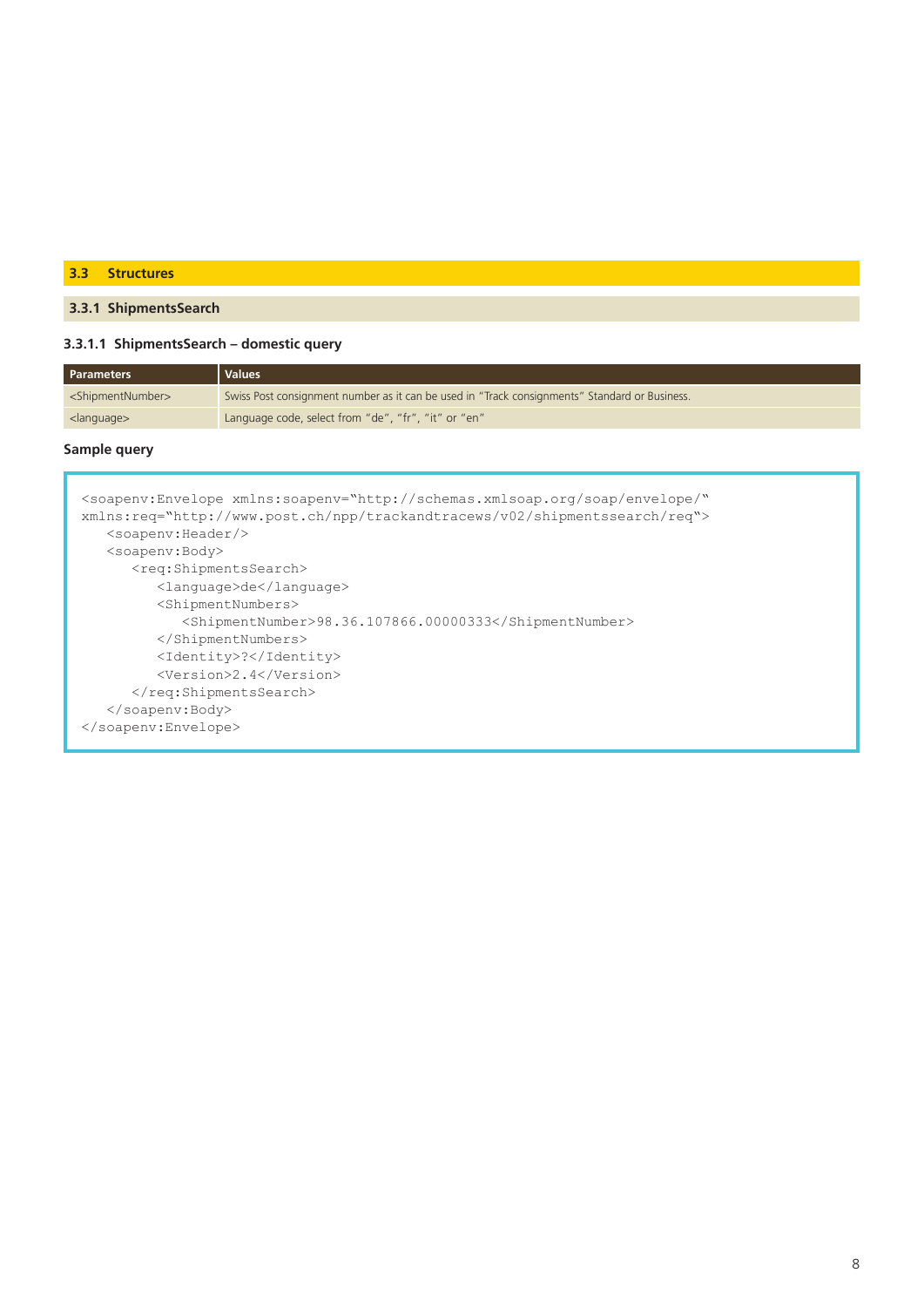

### **3.3.1.2 ShipmentsSearch – domestic reply**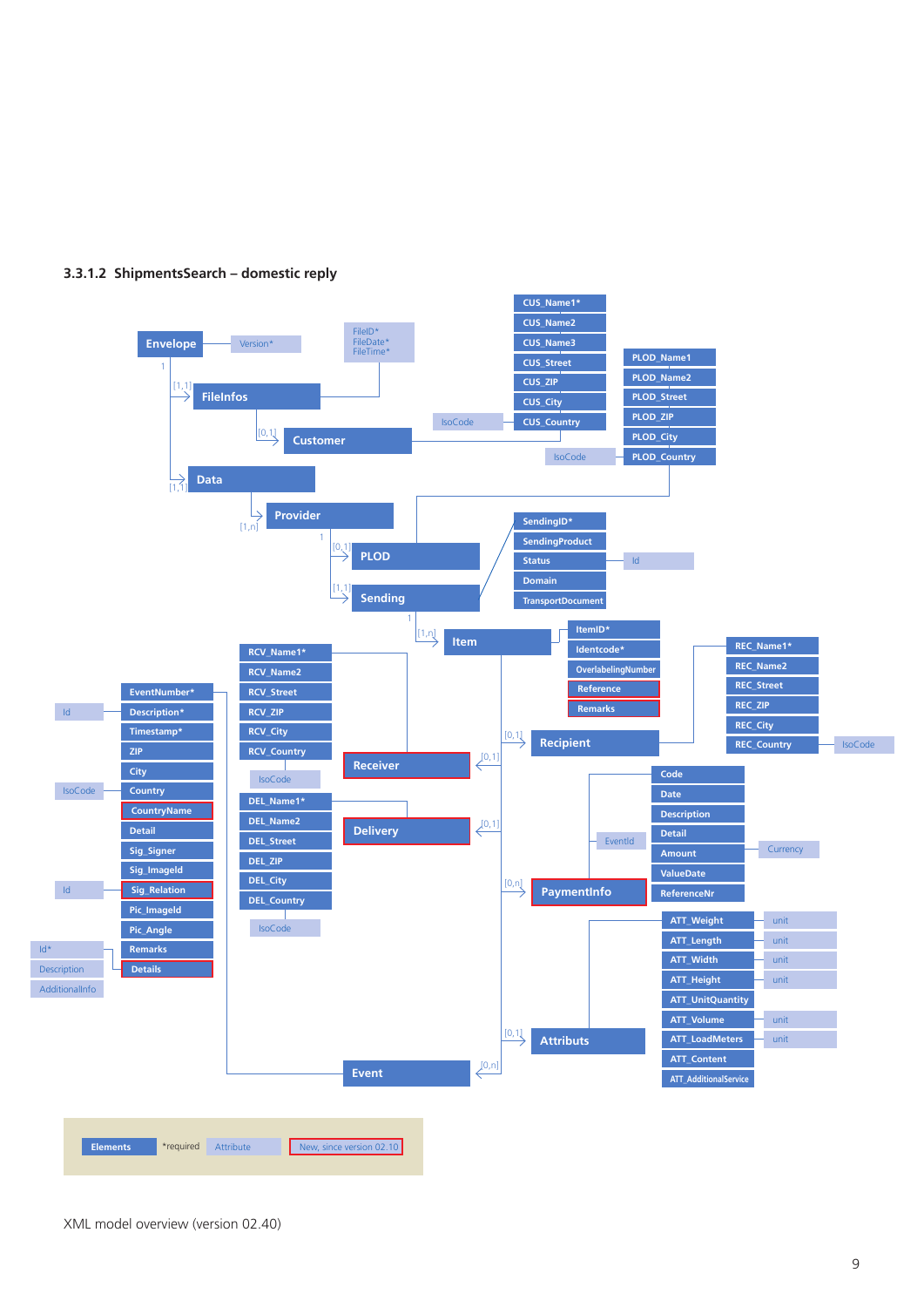### **Detailed description**

| <element><br/><b>Attribute</b></element>                                                                                                                                               | <b>Description</b>                       | Availability by service group |                             |                   |                          |                              | Data type      |
|----------------------------------------------------------------------------------------------------------------------------------------------------------------------------------------|------------------------------------------|-------------------------------|-----------------------------|-------------------|--------------------------|------------------------------|----------------|
|                                                                                                                                                                                        |                                          | <b>Letters</b>                | Parcels /<br><b>Express</b> | Courier           | Inter-<br>national       | <b>Letter ID</b><br>Shipment |                |
| <envelope></envelope>                                                                                                                                                                  | Result sets                              | Min. 1 / Max.                 |                             |                   |                          |                              |                |
| Version                                                                                                                                                                                | Version no. of record format             | X                             | X                           | X                 | X                        | $\times$                     | <b>Numeric</b> |
| <fileinfos></fileinfos>                                                                                                                                                                | Information about query                  | Min. 1 / Max. 1               |                             |                   |                          |                              |                |
| FileDate                                                                                                                                                                               | Date of query                            | X                             | X                           | X                 | X                        | X                            | Timestamp      |
| FileTime                                                                                                                                                                               | Date of query                            | X                             | Χ                           | Χ                 | Χ                        | X                            | Timestamp      |
| FileID                                                                                                                                                                                 | Identification of query                  | X                             | $\times$                    | X                 | X                        | $\times$                     | <b>Numeric</b> |
| <customer></customer>                                                                                                                                                                  | Client/Country of origin (int.)          | Min. 0 / Max. 1               |                             |                   |                          |                              |                |
| <cus_name1></cus_name1>                                                                                                                                                                | Last name, first name or company         | (X)                           | $\qquad \qquad -$           | $\qquad \qquad -$ |                          |                              | Alphanum.      |
| <cus_name2></cus_name2>                                                                                                                                                                | Name, additional name 1                  | (X)                           | $\qquad \qquad -$           | $\qquad \qquad$   | $\overline{\phantom{0}}$ |                              | Alphanum.      |
| <cus_name3></cus_name3>                                                                                                                                                                | Name, additional name 2                  | (X)                           | $\equiv$                    | $\qquad \qquad -$ | -                        | $\qquad \qquad -$            | Alphanum.      |
| <cus street=""></cus>                                                                                                                                                                  | Street, house number, P.O. Box           | (X)                           | $\equiv$                    | $\equiv$          | L.                       | $\overline{\phantom{0}}$     | Alphanum.      |
| <cus_zip></cus_zip>                                                                                                                                                                    | Postcode                                 | (X)                           |                             |                   |                          |                              | <b>Numeric</b> |
| <cus_city></cus_city>                                                                                                                                                                  | Location                                 | (X)                           | $\qquad \qquad -$           | $\qquad \qquad$   | $\qquad \qquad$          | $\overline{\phantom{0}}$     | Alphanum.      |
| <cus_country></cus_country>                                                                                                                                                            | Country                                  |                               |                             |                   | X                        |                              | Alphanum.      |
| <b>IsoCode</b>                                                                                                                                                                         | ISO country code                         | Ĭ.                            |                             |                   | Χ                        |                              | Alphanum.      |
|                                                                                                                                                                                        |                                          |                               |                             |                   |                          |                              |                |
|                                                                                                                                                                                        |                                          |                               |                             |                   |                          |                              |                |
| <data></data>                                                                                                                                                                          | Data block                               | Min. 1 / Max. 1               |                             |                   |                          |                              |                |
| <provider></provider>                                                                                                                                                                  | Service group                            | Min. 1 / Max. 1               |                             |                   |                          |                              |                |
| $<$ PLOD $>$                                                                                                                                                                           | Loading address                          | Min. 0 / Max. 1               |                             |                   |                          |                              |                |
| <plod_name1></plod_name1>                                                                                                                                                              | Last name, first name or company         | $\overline{\phantom{0}}$      | $\qquad \qquad -$           |                   | $\overline{\phantom{0}}$ | $\overline{\phantom{0}}$     | Alphanum.      |
| <plod_name2< td=""><td>Name, additional name 1</td><td><math>\equiv</math></td><td><math display="block">\equiv</math></td><td></td><td></td><td></td><td>Alphanum.</td></plod_name2<> | Name, additional name 1                  | $\equiv$                      | $\equiv$                    |                   |                          |                              | Alphanum.      |
| <plod_street></plod_street>                                                                                                                                                            | Street, house number, P.O. Box           |                               | $\overline{\phantom{0}}$    |                   | -                        |                              | Alphanum.      |
| <plod_zip></plod_zip>                                                                                                                                                                  | Postcode                                 |                               | $\qquad \qquad -$           | $\qquad \qquad -$ | $\qquad \qquad -$        |                              | <b>Numeric</b> |
| <plod_city></plod_city>                                                                                                                                                                | Location                                 |                               | $\overline{\phantom{0}}$    | ÷                 | $\overline{\phantom{0}}$ |                              | Alphanum.      |
| <plod_country></plod_country>                                                                                                                                                          | Country                                  |                               |                             |                   | $\overline{\phantom{0}}$ |                              | Alphanum.      |
| <b>IsoCode</b>                                                                                                                                                                         | ISO country code                         | $\overline{a}$                |                             |                   | $\overline{\phantom{0}}$ |                              | Alphanum.      |
| $<$ /PLOD $>$                                                                                                                                                                          |                                          |                               |                             |                   |                          |                              |                |
| <sending></sending>                                                                                                                                                                    | Consignment                              | Min. 1 / Max. 1               |                             |                   |                          |                              |                |
| <sendingid></sendingid>                                                                                                                                                                | Consignment no. or reference             | $\mathsf X$                   | $\mathsf X$                 | $\mathsf X$       | $\mathsf X$              | $\mathsf X$                  | Alphanum.      |
| <sendingproduct></sendingproduct>                                                                                                                                                      | Description of the product or<br>Service | X                             | $\mathsf X$                 | $\mathsf X$       | $\overline{\phantom{0}}$ | $\mathsf X$                  | Alphanum.      |
| <transportdocument></transportdocument>                                                                                                                                                | ID of transport document*                | $\equiv$                      | $\equiv$                    | $\equiv$          | $\equiv$                 | $\equiv$                     | Alphanum.      |
| <domain></domain>                                                                                                                                                                      | Type of consignment                      | X                             | X                           | X                 | X                        | X                            | Alphanum.      |
| <status>**</status>                                                                                                                                                                    | Consignment status                       | $\mathsf X$                   | $\mathsf X$                 | $\qquad \qquad -$ | $\mathsf X$              | $\mathsf X$                  | Alphanum.      |

\*The product is no longer available in the web service.

\*\*The following different status messages are displayed:

| <b>Status</b> | Icon | Description      | <b>Status</b> | Icon | Description   |
|---------------|------|------------------|---------------|------|---------------|
|               |      | <b>Delivered</b> |               |      | Not delivered |
|               |      | Being processed  |               |      | None          |
|               |      | Caution          |               |      |               |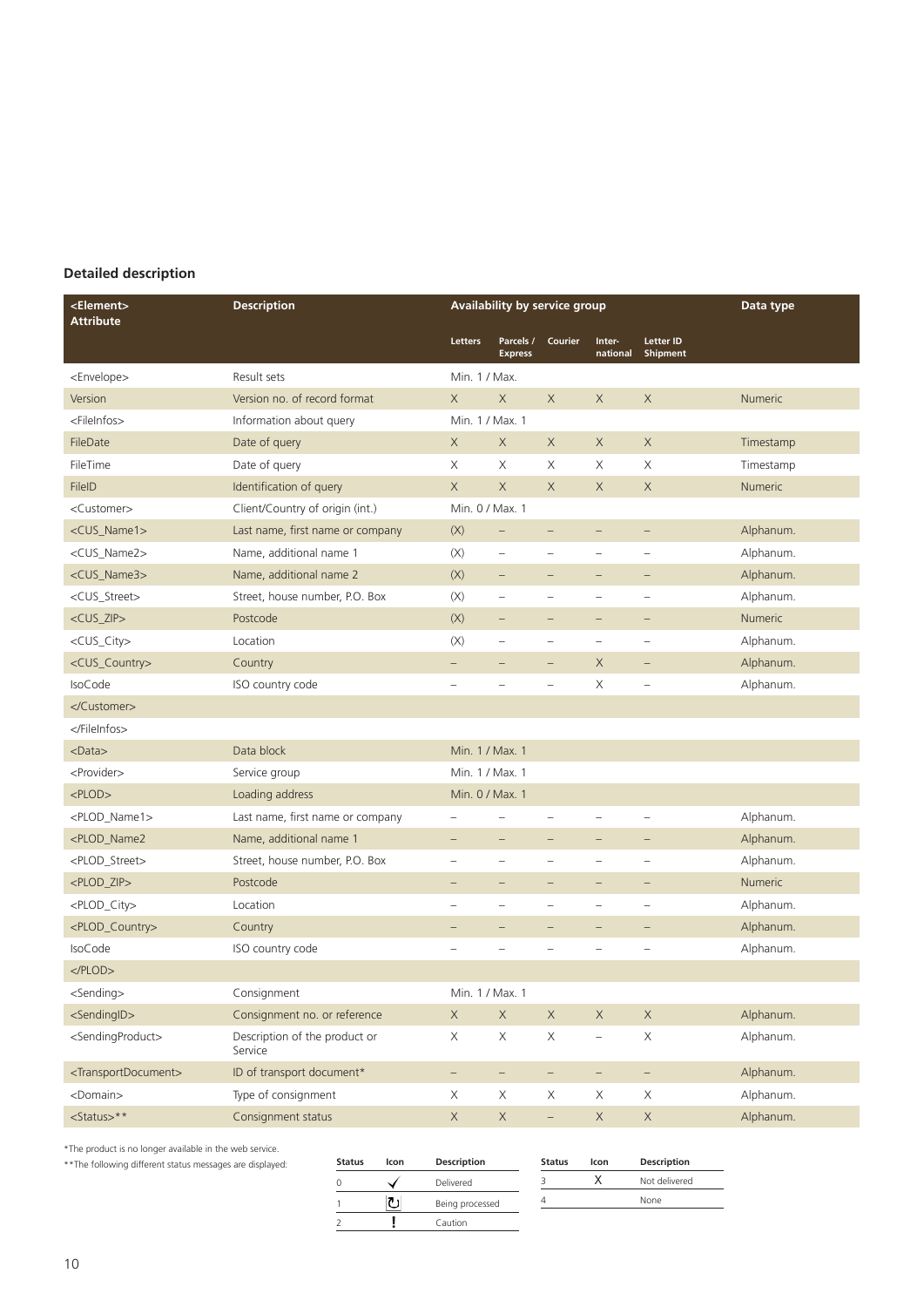| <element><br/><b>Attribute</b></element>                | <b>Description</b>                                                                     | Availability by service group |                             |                                   |                          |                              | Data type      |
|---------------------------------------------------------|----------------------------------------------------------------------------------------|-------------------------------|-----------------------------|-----------------------------------|--------------------------|------------------------------|----------------|
|                                                         |                                                                                        | Letters                       | Parcels /<br><b>Express</b> | Courier                           | Inter-<br>national       | <b>Letter ID</b><br>Shipment |                |
| Id                                                      | Status ID                                                                              | X                             | X                           |                                   | X                        | X                            | <b>Numeric</b> |
| <predicteddeliverydate></predicteddeliverydate>         | delivery date                                                                          |                               | X                           |                                   |                          |                              | Timestamp      |
| <predicteddeliverytimefrom></predicteddeliverytimefrom> | delivery time from                                                                     |                               | Χ                           |                                   |                          |                              | Timestamp      |
| <predicteddeliverytimeto></predicteddeliverytimeto>     | delivery time to                                                                       |                               | $\mathsf X$                 |                                   |                          |                              | Timestamp      |
|                                                         |                                                                                        |                               |                             |                                   |                          |                              |                |
| <ltem></ltem>                                           | Parcel, pallet etc.                                                                    | Min. 1 / Max.                 |                             |                                   |                          |                              |                |
| <ltemid></ltemid>                                       | Identification of item                                                                 | Χ                             | Χ                           | Χ                                 | Χ                        | Χ                            | Alphanum.      |
| <identcode></identcode>                                 | Consignment number                                                                     | $\times$                      | X                           | X                                 | $\mathsf X$              | $\times$                     | Alphanum.      |
| <overlabelingnumber></overlabelingnumber>               | CH barcode for import consignments                                                     | $\overline{\phantom{0}}$      | $\overline{\phantom{0}}$    | $\qquad \qquad -$                 | (X)                      | $\frac{1}{2}$                | Alphanum.      |
| <reference></reference>                                 | Reference number                                                                       | $\qquad \qquad -$             | $\qquad \qquad -$           | $\qquad \qquad -$                 | $\equiv$                 | X                            | Alphanum.      |
| <remarks></remarks>                                     | Remarks<br>(e.g.: not traceable due to new delivery<br>partner in destination country) |                               |                             |                                   | (X)                      |                              | Alphanum.      |
| <recipient></recipient>                                 | Recipient / delivery address or<br>country of destination (int.)                       | Min. 0 / Max. 1               |                             |                                   |                          |                              |                |
| <rec_name1></rec_name1>                                 | Last name, first name or company                                                       | (X)                           | (X)                         |                                   |                          |                              | Alphanum.      |
| <rec_name2></rec_name2>                                 | Name, additional name 1                                                                | (X)                           | $(\mathsf{X})$              |                                   |                          |                              | Alphanum.      |
| <rec_street></rec_street>                               | Street, house number, P.O. Box                                                         | (X)                           | (X)                         | $\overline{\phantom{0}}$          | $\overline{\phantom{m}}$ | $\overline{\phantom{0}}$     | Alphanum.      |
| <rec_zip></rec_zip>                                     | Postcode                                                                               | (X)                           | (X)                         |                                   |                          |                              | <b>Numeric</b> |
| <rec_city></rec_city>                                   | Location                                                                               | (X)                           | (X)                         | $\qquad \qquad -$                 | $\qquad \qquad -$        |                              | Alphanum.      |
| <rec_country></rec_country>                             | Country                                                                                | $\overline{a}$                | $\equiv$                    | $\overline{\phantom{0}}$          | X                        | $\overline{\phantom{0}}$     | Alphanum.      |
| <b>IsoCode</b>                                          | ISO country code                                                                       | $\overline{\phantom{0}}$      |                             |                                   | Χ                        |                              | Alphanum.      |
|                                                         |                                                                                        |                               |                             |                                   |                          |                              |                |
|                                                         |                                                                                        |                               |                             |                                   |                          |                              |                |
| <paymentinfo></paymentinfo>                             | Information on payment                                                                 | Min. 0 / Max.                 |                             |                                   |                          |                              |                |
| <eventid></eventid>                                     | Event                                                                                  | (X)                           | (X)                         | $\qquad \qquad -$                 | (X)                      | $\overline{\phantom{0}}$     | Alphanum.      |
| <code></code>                                           | Code                                                                                   | (X)                           | (X)                         | $\qquad \qquad -$                 | (X)                      | $\overline{\phantom{0}}$     | Alphanum.      |
| <date></date>                                           | Date of payment                                                                        | (X)                           | (X)                         | $\hspace{1.0cm} - \hspace{1.0cm}$ | (X)                      | -                            | Timestamp      |
| <description></description>                             | Detailed text                                                                          | (X)                           | (X)                         | $\overline{\phantom{0}}$          | (X)                      |                              | String         |
| <detail></detail>                                       | Details of payment                                                                     | Min. 0 / Max.                 |                             |                                   |                          |                              |                |
| $<$ l $D$ >                                             | Payment ID                                                                             | (X)                           | $(\mathsf{X})$              | $\qquad \qquad -$                 | $\qquad \qquad -$        |                              | Numeric        |
| <description></description>                             | Detailed text                                                                          | $(\mathsf{X})$                | $(\mathsf{X})$              | $\equiv$                          | $\equiv$                 | $\equiv$                     | Alphanum.      |
| <additionalinfo></additionalinfo>                       | Additional information                                                                 | $(\mathsf{X})$                | $(\mathsf{X})$              | $\qquad \qquad -$                 | $\overline{\phantom{m}}$ | $\overline{\phantom{a}}$     | Alphanum.      |
|                                                         |                                                                                        |                               |                             |                                   |                          |                              |                |
| <amount></amount>                                       | Amount                                                                                 | (X)                           | $(\mathsf{X})$              | $\qquad \qquad -$                 | $(\mathsf{X})$           | $\overline{\phantom{a}}$     | Numeric        |
| Currency                                                | Currency                                                                               | (X)                           | $(\mathsf{X})$              | $\qquad \qquad -$                 | (X)                      | $\overline{\phantom{a}}$     | Alphanum.      |
| <valutadate></valutadate>                               | Credit date                                                                            | (X)                           | $(\mathsf{X})$              | $\overline{\phantom{a}}$          | $(\mathsf{X})$           | $\overline{\phantom{a}}$     | Timestamp      |
| <referencenr></referencenr>                             | Reference number                                                                       | (X)                           | (X)                         | $\qquad \qquad -$                 | (X)                      | -                            | Alphanum.      |
|                                                         |                                                                                        |                               |                             |                                   |                          |                              |                |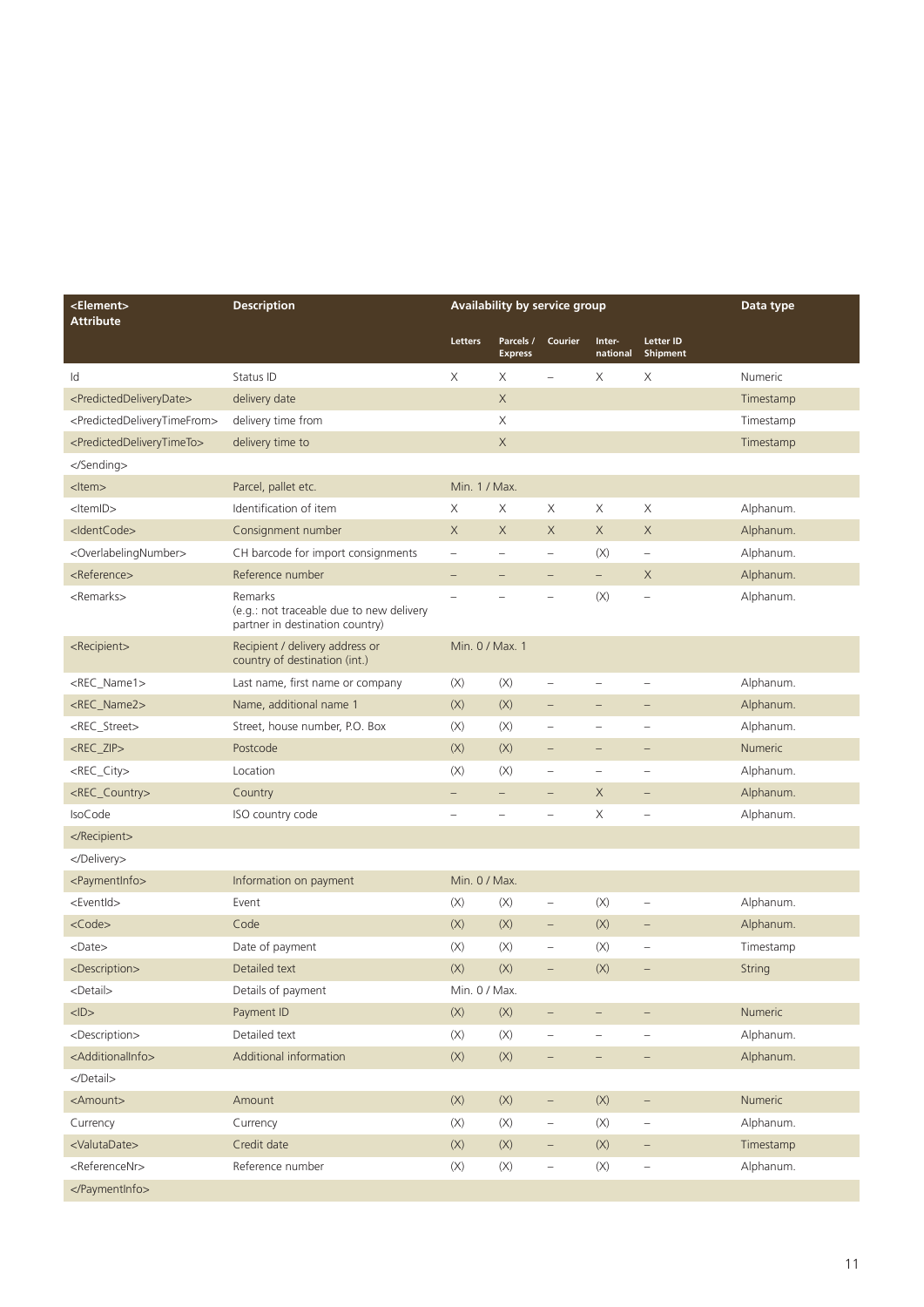| <element><br/><b>Attribute</b></element> | <b>Description</b>                                                                                                  | Availability by service group |                             |                          |                          | Data type                    |                |
|------------------------------------------|---------------------------------------------------------------------------------------------------------------------|-------------------------------|-----------------------------|--------------------------|--------------------------|------------------------------|----------------|
|                                          |                                                                                                                     | <b>Letters</b>                | Parcels /<br><b>Express</b> | <b>Courier</b>           | Inter-<br>national       | <b>Letter ID</b><br>Shipment |                |
| <attributes></attributes>                |                                                                                                                     |                               | Attributes of consignment   |                          | Min. 0 / Max. 1          |                              |                |
|                                          |                                                                                                                     |                               |                             |                          |                          |                              |                |
| <att_weight></att_weight>                | Weight                                                                                                              | $\overline{\phantom{0}}$      | (X)                         | (X)                      | $\qquad \qquad -$        | $\overline{\phantom{m}}$     | Numeric        |
| Unit                                     | Weight unit                                                                                                         |                               | (X)                         | (X)                      |                          |                              | Alphanum.      |
| <att_length></att_length>                | Length                                                                                                              | $\overline{a}$                | (X)                         | $\qquad \qquad -$        | $\overline{\phantom{0}}$ |                              | Numeric        |
| Unit                                     | Length unit                                                                                                         | ÷                             | (X)                         | $\overline{\phantom{0}}$ | $\overline{\phantom{0}}$ |                              | Alphanum.      |
| <att_width></att_width>                  | Width                                                                                                               | $\qquad \qquad -$             | (X)                         | $\overline{\phantom{0}}$ | $\overline{\phantom{0}}$ | $\overline{\phantom{0}}$     | Numeric        |
| Unit                                     | Width unit                                                                                                          | $\overline{\phantom{0}}$      | (X)                         |                          |                          |                              | Alphanum.      |
| <att_height></att_height>                | Height                                                                                                              | $\qquad \qquad -$             | (X)                         | $\overline{\phantom{0}}$ | $\overline{\phantom{0}}$ | $\frac{1}{2}$                | Numeric        |
| Unit                                     | Height unit                                                                                                         | $\overline{\phantom{0}}$      | (X)                         |                          |                          |                              | Alphanum.      |
| <att additionalservice=""></att>         | Value-added services                                                                                                | (X)                           | (X)                         | $\overline{\phantom{0}}$ | $\overline{\phantom{0}}$ | $\overline{\phantom{m}}$     | Alphanum.      |
|                                          |                                                                                                                     |                               |                             |                          |                          |                              |                |
| <event></event>                          | Event                                                                                                               | Min. 0 / Max.                 |                             |                          |                          |                              |                |
| <timestamp></timestamp>                  | Event capture time                                                                                                  | $\times$                      | X                           | (x)                      | $\times$                 | X                            | Timestamp      |
| <eventnumber></eventnumber>              | Event postcode                                                                                                      | $\times$                      | X                           | X                        | Χ                        | X                            | Alphanum.      |
| <description></description>              | Event text                                                                                                          | $\times$                      | X                           | $\mathsf X$              | $\mathsf X$              | X                            | Alphanum.      |
| Id                                       | Event text ID                                                                                                       | $\times$                      | X                           | $\overline{\phantom{0}}$ | X                        | X                            | Numeric        |
| ZIP                                      | Postcode of event location                                                                                          | $\times$                      | $\times$                    | (X)                      | $\equiv$                 | $\times$                     | <b>Numeric</b> |
| $<$ City $>$                             | Name of event location                                                                                              | Χ                             | Χ                           | (X)                      | (X)                      | Χ                            | Alphanum.      |
| <country></country>                      | Country                                                                                                             |                               | $\qquad \qquad -$           | $\qquad \qquad -$        | (X)                      | $\qquad \qquad -$            | Alphanum.      |
| <b>IsoCode</b>                           | ISO country code                                                                                                    | Ē.                            | $\overline{\phantom{0}}$    | $\qquad \qquad -$        | (X)                      | $\overline{\phantom{m}}$     | Alphanum.      |
| <countryname></countryname>              | Name of country                                                                                                     |                               |                             |                          | (X)                      |                              | Alphanum.      |
| <detail></detail>                        | Details of the event (e.g. reason for return) Min. 0 / Max. 1<br>Outdated! <details> since version V02.40</details> |                               |                             |                          |                          |                              |                |
| $<$ ld $>$                               | <b>ID</b> for details                                                                                               | (X)                           | (X)                         | $\overline{\phantom{0}}$ | $\overline{\phantom{0}}$ | $\overline{\phantom{0}}$     | <b>Numeric</b> |
| <description></description>              | Detailed text                                                                                                       | (X)                           | (X)                         | $\overline{\phantom{0}}$ | $\equiv$                 |                              | Alphanum.      |
| <additionalinfo></additionalinfo>        | Additional information                                                                                              | (X)                           | (X)                         | $\overline{\phantom{0}}$ | $\overline{\phantom{0}}$ |                              | Alphanum.      |

</Detail>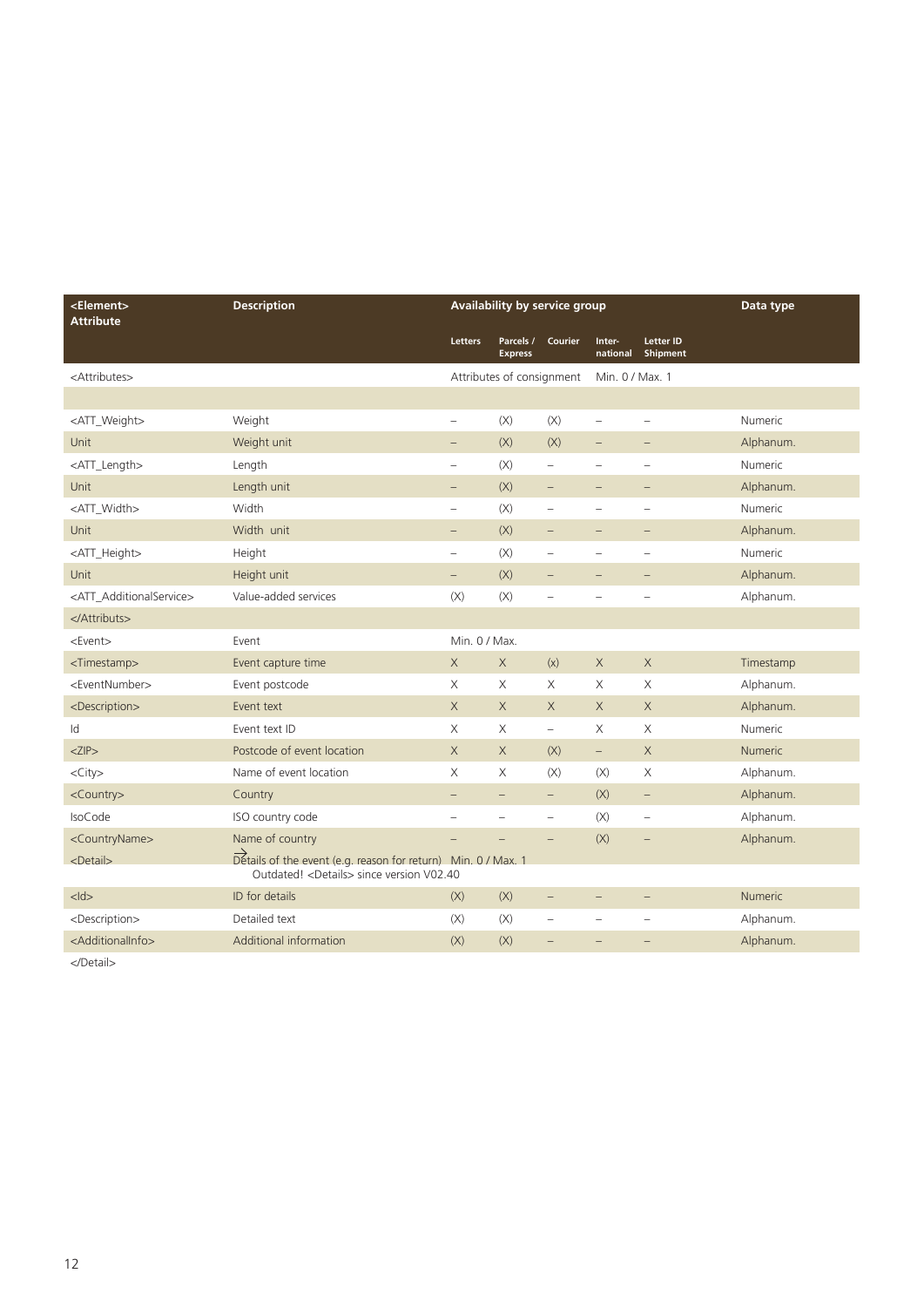| <element><br/><b>Attribute</b></element> | <b>Description</b>                                           | <b>Availability by service group</b> |                             |                          | Data type          |                              |                |
|------------------------------------------|--------------------------------------------------------------|--------------------------------------|-----------------------------|--------------------------|--------------------|------------------------------|----------------|
|                                          |                                                              | <b>Letters</b>                       | Parcels /<br><b>Express</b> | Courier                  | Inter-<br>national | <b>Letter ID</b><br>Shipment |                |
| <sig_signer></sig_signer>                | Name of signatory                                            | (X)                                  | (X)                         |                          |                    |                              | Alphanum.      |
| <sig_imageid></sig_imageid>              | ID for signature image                                       | (X)                                  | (X)                         | $\overline{\phantom{0}}$ |                    |                              | Alphanum.      |
| <sig_relation></sig_relation>            | Type of relationship of the signatory<br>to the recipient    | (X)                                  | $\overline{\phantom{m}}$    |                          |                    |                              | Alphanum.      |
| ID                                       | ID for the relationship of the signatory<br>to the recipient | (X)                                  |                             |                          |                    |                              | <b>Numeric</b> |
| <pic_imageid></pic_imageid>              | ID of consignment image                                      | $\qquad \qquad -$                    | (X)                         |                          |                    |                              | Alphanum.      |
| <pic_angle></pic_angle>                  | Angle for aligning the<br>the consignment image in degrees   | $\overline{\phantom{0}}$             | (X)                         |                          |                    |                              | Numeric        |
| <remarks></remarks>                      | Remarks (as on GUI)                                          | ÷                                    |                             |                          | (X)                |                              | Alphanum.      |
| <details></details>                      | Details of the event (e.g. reason for return)                | Min. 0 / Max. n                      |                             |                          |                    |                              |                |
| $<$ ld $>$                               | ID for details                                               | (X)                                  | (X)                         |                          |                    |                              | <b>Numeric</b> |
|                                          | Detailed text                                                | (X)                                  | (X)                         |                          |                    |                              | Alphanum.      |
|                                          | Additional information                                       | (X)                                  | (X)                         | $\qquad \qquad -$        |                    |                              | Alphanum.      |
|                                          |                                                              |                                      |                             |                          |                    |                              |                |
| $<$ /Event $>$                           |                                                              |                                      |                             |                          |                    |                              |                |
|                                          |                                                              |                                      |                             |                          |                    |                              |                |
|                                          |                                                              |                                      |                             |                          |                    |                              |                |
|                                          |                                                              |                                      |                             |                          |                    |                              |                |
|                                          |                                                              |                                      |                             |                          |                    |                              |                |
|                                          |                                                              |                                      |                             |                          |                    |                              |                |

Depending on the service group, each element or attribute is defined as available "X", partly available "(X)" or not unavailable "–".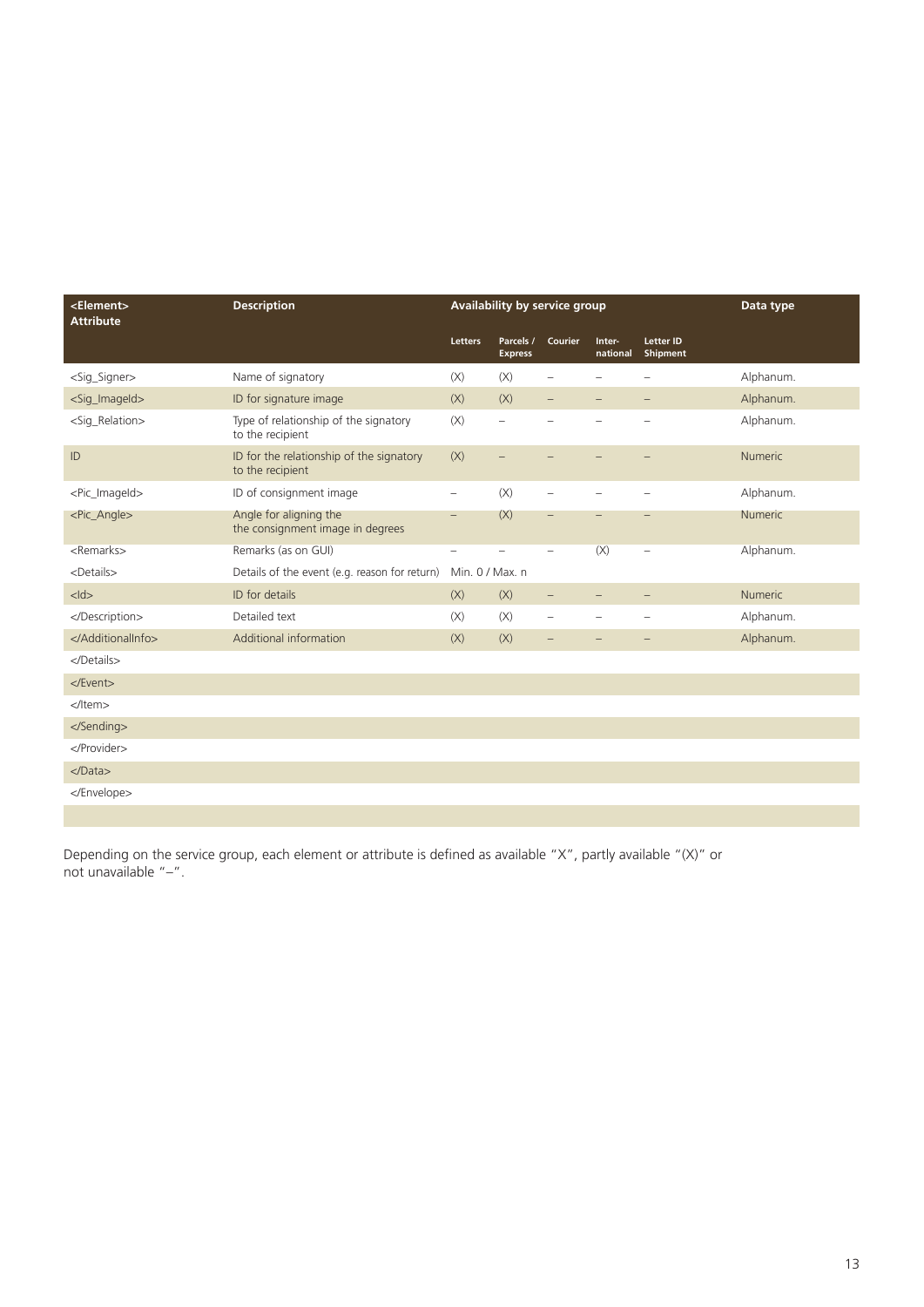### **Sample reply example**

```
<soap:Envelope xmlns:soap="http://schemas.xmlsoap.org/soap/envelope/">
  <soap:Body>
    <ns9:ShipmentsSearchDFURes
    xmlns:ns2="http://www.post.ch/npp/trackandtracews/v02/getshipmentsignature/req"
    xmlns:ns3="http://www.post.ch/npp/trackandtracews/v02/getshipmentsignature/res"
    xmlns:ns4="http://www.post.ch/npp/trackandtracews/v02/getshipmentimage/req"
    xmlns:ns5="http://www.post.ch/npp/trackandtracews/v02/getshipmentimage/res"
    xmlns:ns6="http://www.post.ch/npp/trackandtracews/v02/gettransportdocument/req"
    xmlns:ns7="http://www.post.ch/npp/trackandtracews/v02/gettransportdocument/res"
    xmlns:ns8="http://www.post.ch/npp/trackandtracews/v02/shipmentssearch/req"
    xmlns:ns9="http://www.post.ch/npp/trackandtracedfuws/v02/shipmentssearchdfu/res"
    xmlns:ns10="http://www.post.ch/npp/trackandtracews/v02/getidentitycardimage/req"
    xmlns:ns11="http://www.post.ch/npp/trackandtracews/v02/getidentitycardimage/res"
    xmlns:ns12="http://www.post.ch/npp/trackandtracews/v02/getsignaturedocument/req"
    xmlns:ns13="http://www.post.ch/npp/trackandtracews/v02/getsignaturedocument/res"
    xmlns:ns14="http://www.post.ch/DFU/v0220"
    xmlns:ns15="http://www.post.ch/ShipmentModelLibrary/v02"
    xmlns:ns16="http://www.post.ch/npp/trackandtracews/v02/trackandtracelog">
      <Envelope Version="2.5">
        <FileInfos FileID="1" FileDate="2017-02-13+01:00" FileTime="09:26:40.127+01:00"/>
        <Data>
         <Provider>
           <Sending>
             <SendingID>996000648296010899</SendingID>
             <SendingProduct>PostPac Economy</SendingProduct>
             <Domain>sirPadasa</Domain>
             <Status Id="1">Being processed</Status>
             <PredictedDeliveryDate>2017-02-14+01:00</PredictedDeliveryDate>
             <PredictedDeliveryTimeFrom>09:30</PredictedDeliveryTimeFrom>
             <PredictedDeliveryTimeTo>13:30</PredictedDeliveryTimeTo>
             <Item>
               <ItemID>996000648296010899-0.8918490728508852</ItemID>
               <Identcode>996000648296010899</Identcode>
               <Reference/>
               <Recipient>
                 <REC_ZIP>4444</REC_ZIP>
                 <REC_City>RÜMLINGEN</REC_City>
               </Recipient>
               <Attributs>
                 <ATT_Weight unit="g">5177</ATT_Weight>
               </Attributs>
               <Event>
                 <Timestamp>2017-02-10T07:00:55.000+01:00</Timestamp>
                <EventNumber>6</EventNumber>
                <Description Id="4">Consignment recorded by sender (data delivered)</Description>
                <ZIP>3030</ZIP>
                <City>Bern Hauptsitz Die Post</City>
               </Event>
               <Event>
                 <Timestamp>2017-02-10T15:33:44.000+01:00</Timestamp>
                <EventNumber>2</EventNumber>
                <Description Id="1">Time at which your consignment was mailed</Description>
```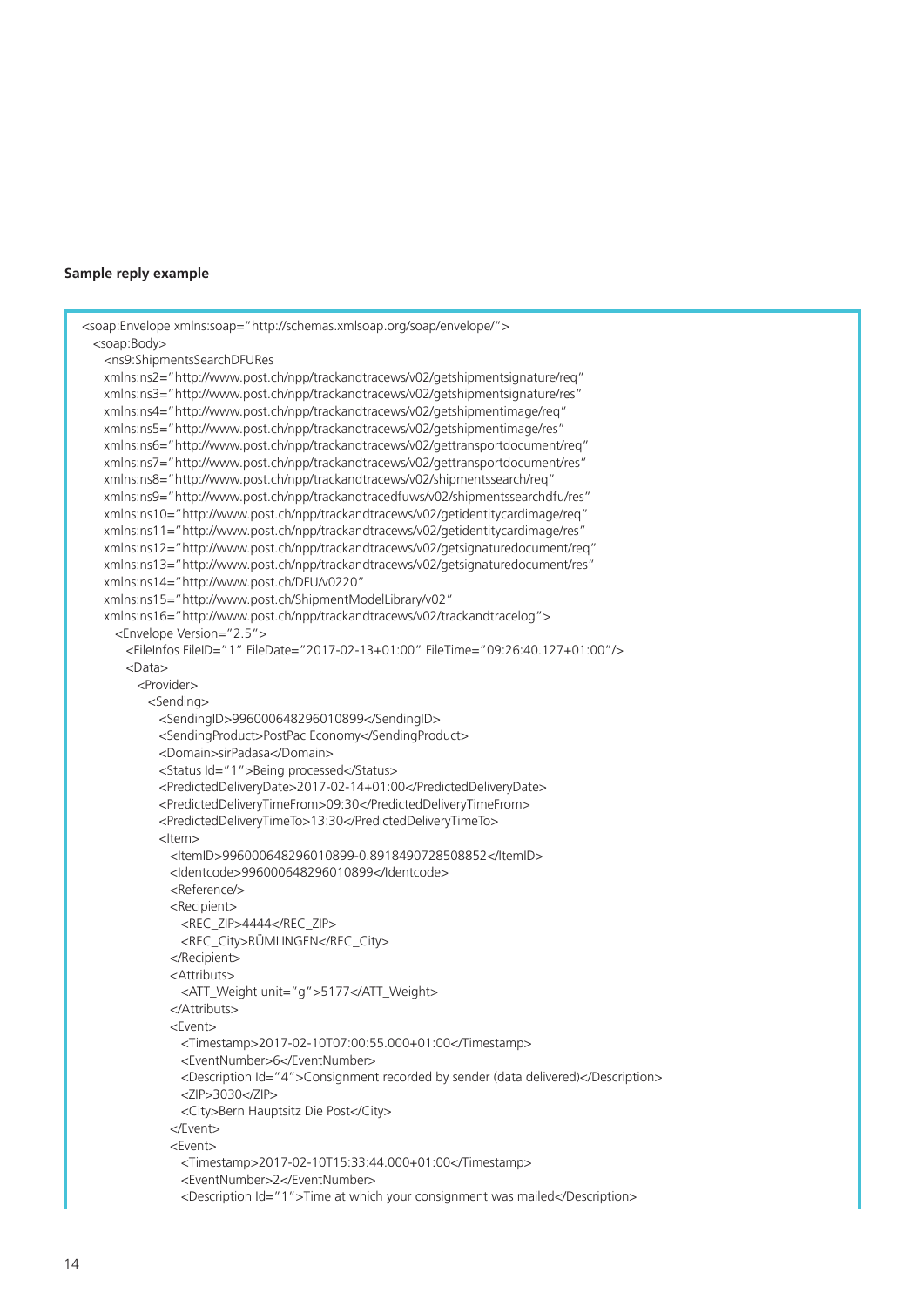<ZIP>6210</ZIP> <City>Sursee</City> </Event> <Event> <Timestamp>2017-02-13T07:31:21.000+01:00</Timestamp> <EventNumber>12</EventNumber> <Description Id="6">Sorted for delivery</Description>  $<$ ZIP>4620 $<$ /ZIP> <City>Härkingen Paketzentrum</City> </Event> </Item> </Sending> </Provider> </Data> </Envelope> </ns9:ShipmentsSearchDFURes> </soap:Body> </soap:Envelope>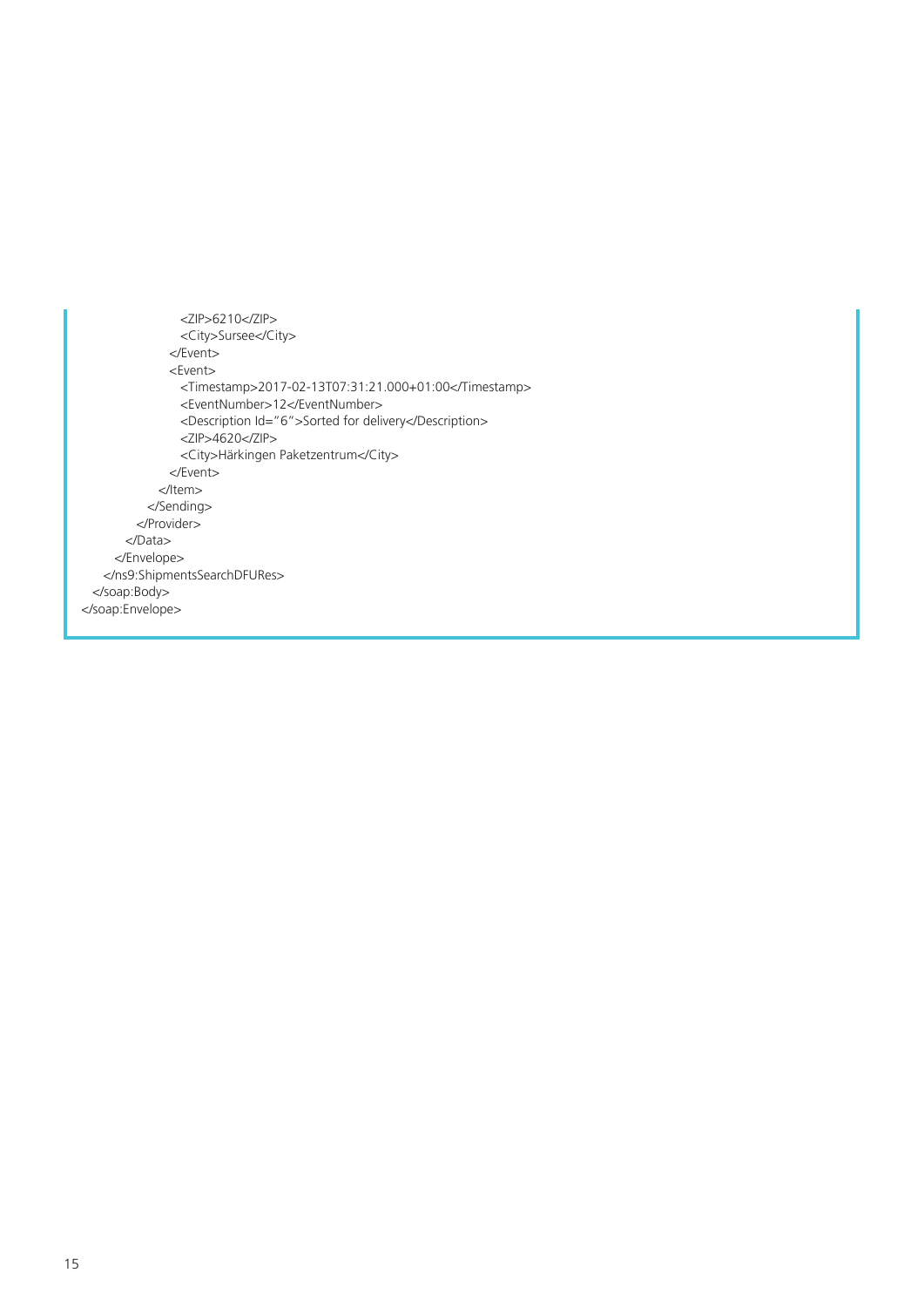### **3.3.1.3 ShipmentsSearch – international query**

| <b>Parameters</b>                 | <b>Values</b>                                                              |
|-----------------------------------|----------------------------------------------------------------------------|
| <shipmentnumber></shipmentnumber> | Swiss Post consignment number as it can be used in "Track consignments" 1) |
| <language></language>             | Language code, select from "de", "fr", "it" or "en"                        |

 $^{\rm 1)}$  For consignments to certain countries, no events are displayed. In this case, the following message text is provided: Our delivery partner in the country of destination unfortunately does not provide us with any consignment events. The lack of this information has no impact on the actual delivery.

### **Sample query**

| <soapenv:envelope th="" xmlns:req-<="" xmlns:soapenv="http://schemas.xmlsoap.org/soap/envelope/"></soapenv:envelope> |
|----------------------------------------------------------------------------------------------------------------------|
| ="http://www.post.ch/npp/trackandtracews/v02/shipmentssearch/req">                                                   |
| $<$ soapenv: Header/>                                                                                                |
| <soapenv:body></soapenv:body>                                                                                        |
| <req:shipmentssearch></req:shipmentssearch>                                                                          |
| <language>de</language>                                                                                              |
| <shipmentnumbers></shipmentnumbers>                                                                                  |
| <shipmentnumber>RN732608600CH</shipmentnumber>                                                                       |
|                                                                                                                      |
| <identity>?</identity>                                                                                               |
| <version>2.4</version>                                                                                               |
|                                                                                                                      |
| $\langle$ /soapenv:Body>                                                                                             |
| $\langle$ /soapenv:Envelope>                                                                                         |
|                                                                                                                      |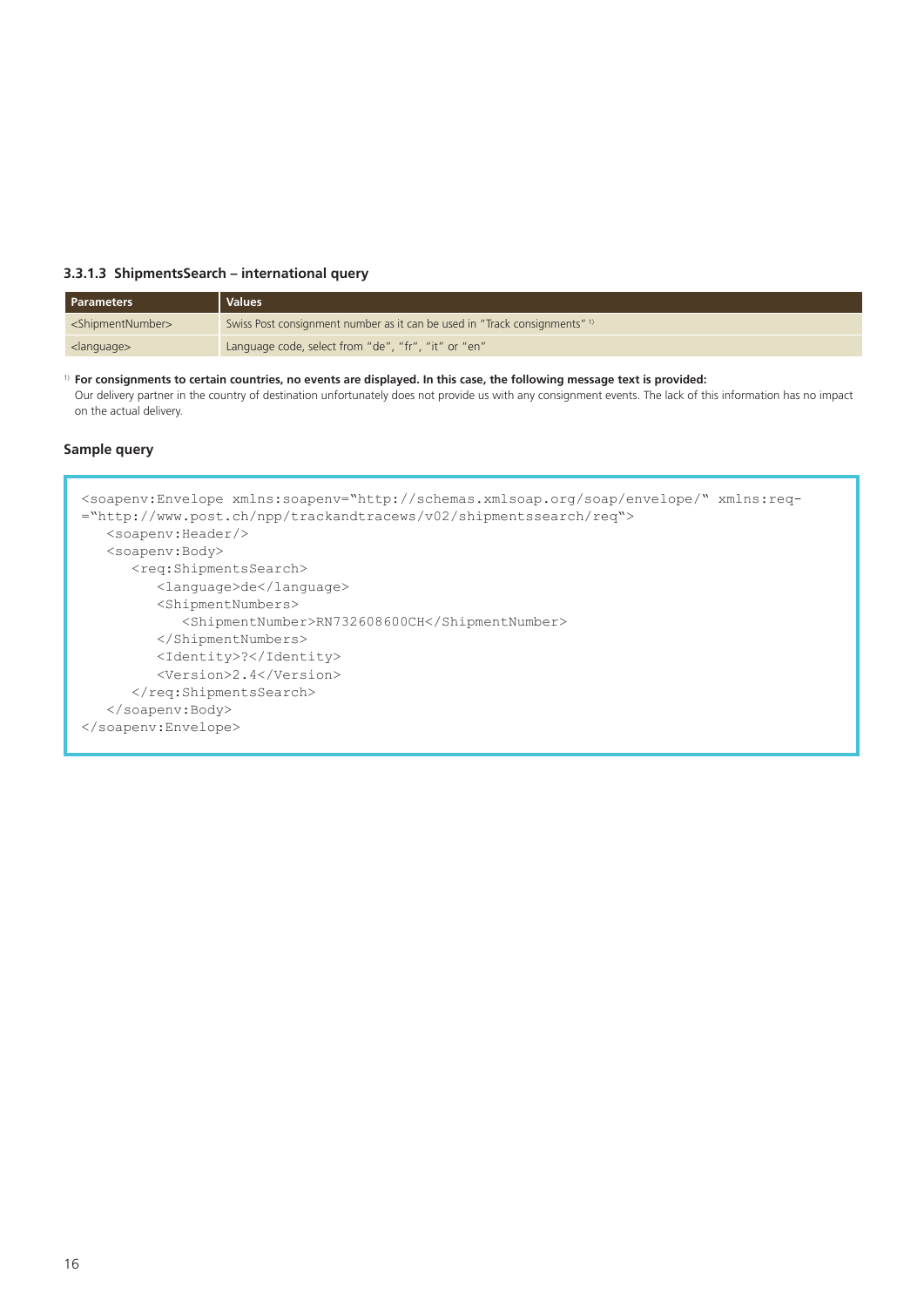### **3.3.1.2 ShipmentsSearch – international reply**

### **Sample reply example**

```
<soap:Envelope xmlns:soap="http://schemas.xmlsoap.org/soap/envelope/">
  <soap:Body>
    <ns9:ShipmentsSearchDFURes 
xmlns:ns14="http://www.post.ch/ShipmentModelLibrary/v02" 
xmlns:ns13="http://www.post.ch/DFU/v0220" 
xmlns:ns12="http://www.post.ch/npp/trackandtracews/v02/trackandtracelog" 
xmlns:ns11="http://www.post.ch/npp/trackandtracews/v02/getshipmentsignature/res" 
xmlns:ns10="http://www.post.ch/npp/trackandtracews/v02/getshipmentsignature/req" 
xmlns:ns9="http://www.post.ch/npp/trackandtracedfuws/v02/shipmentssearchdfu/res" 
xmlns:ns8="http://www.post.ch/npp/trackandtracews/v02/shipmentssearch/req" 
xmlns:ns7="http://www.post.ch/npp/trackandtracews/v02/gettransportdocument/res" 
xmlns:ns6="http://www.post.ch/npp/trackandtracews/v02/gettransportdocument/req" 
xmlns:ns5="http://www.post.ch/npp/trackandtracews/v02/getshipmentimage/res" 
xmlns:ns4="http://www.post.ch/npp/trackandtracews/v02/getshipmentimage/req" 
xmlns:ns3="http://www.post.ch/npp/trackandtracews/v02/getsignaturedocument/res" 
xmlns:ns2="http://www.post.ch/npp/trackandtracews/v02/getsignaturedocument/req">
      <Envelope Version="2.4">
        <FileInfos FileTime="17:01:57.535+02:00" FileDate="2012-04-26+02:00" FileID="1">
         <Customer>
           <CUS_Country IsoCode="CH">Switzerland</CUS_Country>
         </Customer>
        </FileInfos>
        <Data>
         <Provider>
            <Sending>
             <SendingID>RN732608600CH</SendingID>
             <SendingProduct>Registered</SendingProduct>
             <Domain>sirOlis</Domain>
             <Status Id="1">Being processed</Status>
             <Item>
               <ItemID>RN732608600CH-0.42723536535863826</ItemID>
               <Identcode>RN732608600CH</Identcode>
               <Reference/>
               <Recipient>
                 <REC_Country IsoCode="MX">Mexico</REC_Country>
               </Recipient>
               <Event>
                 <Timestamp>2011-06-28T18:34:00.000+02:00</Timestamp>
                 <EventNumber>ITM_EXP_10</EventNumber>
                 <Description Id="89">Posting</Description>
                 <City>2800 Delémont DIST BA</City>
                 <Country IsoCode="CH">Switzerland</Country>
               </Event>
               <Event>
                 <Timestamp>2011-06-29T13:29:38.000+02:00</Timestamp>
                 <EventNumber>ITM_EXP_20</EventNumber>
                 <Description Id="147">Arrival at border point of country of posting</Description>
                 <City>CH-8010 Zurich 1</City>
                 <Country IsoCode="CH">Switzerland</Country>
               </Event>
```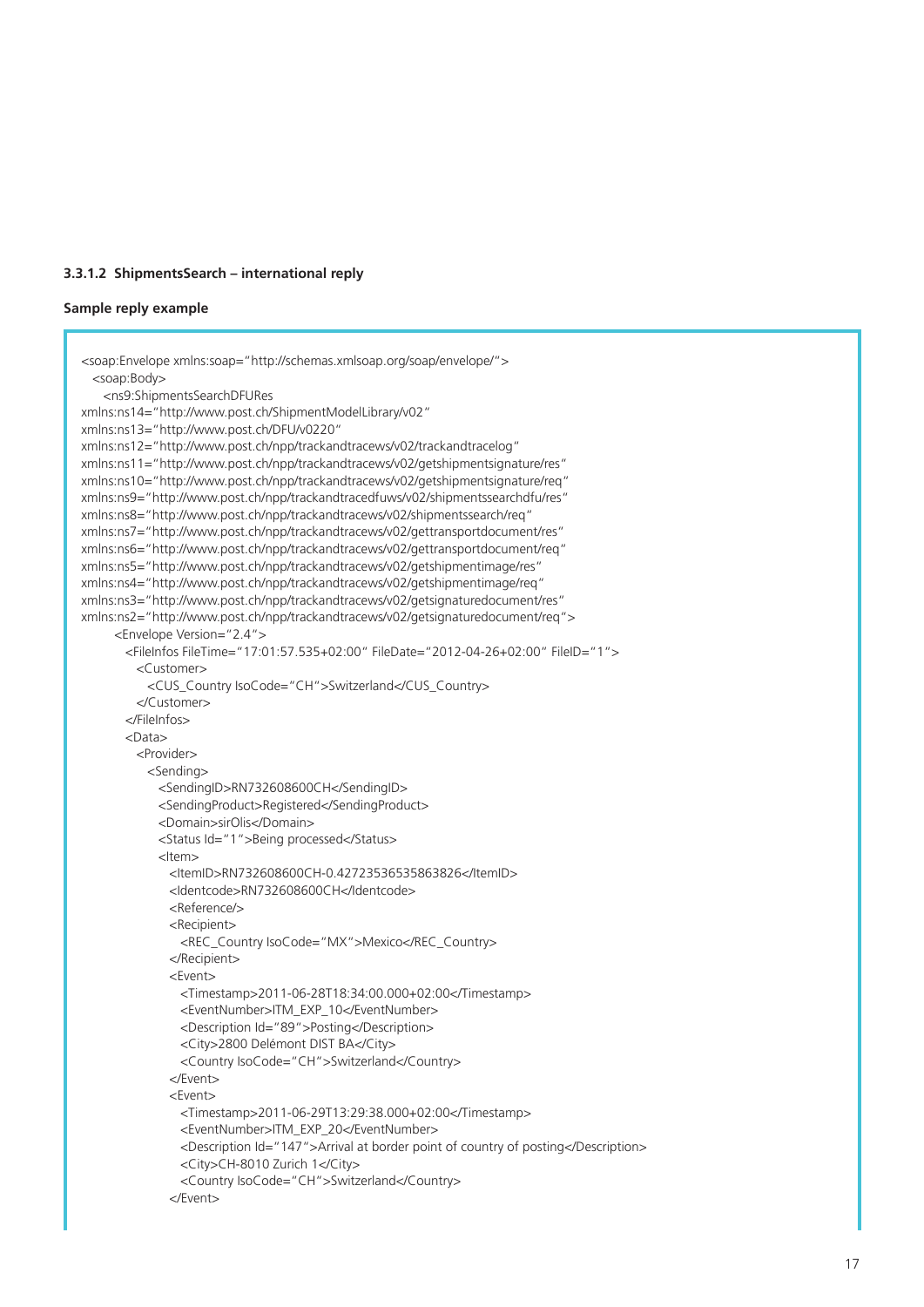```
 <Event>
                 <Timestamp>2011-06-29T13:29:59.000+02:00</Timestamp>
                 <EventNumber>ITM_EXP_60</EventNumber>
                 <Description Id="93">Departure from border point of country of posting</Description>
                 <City>CH-8010 Zurich 1</City>
                 <Country IsoCode="CH">Switzerland</Country>
               </Event>
               <Event>
                 <Timestamp>2011-06-30T21:58:47.000+02:00</Timestamp>
                 <EventNumber>ITM_IMP_165</EventNumber>
                 <Description Id="134">Entered transit country</Description>
                 <City>Swiss Post Dietzenbach T</City>
                 <Country IsoCode="DE">Germany</Country>
               </Event>
               <Event>
                 <Timestamp>2011-07-01T06:54:17.000+02:00</Timestamp>
                 <EventNumber>ITM_EXP_65</EventNumber>
                 <Description Id="139">Left transit country</Description>
                 <City>Swiss Post Dietzenbach T</City>
                 <Country IsoCode="DE">Germany</Country>
               </Event>
               <Remarks>Our delivery partner in the destination country unfortunately does not provide us with consignment events. 
               The lack of this information has no impact on the actual delivery.</Remarks>
             </Item>
           </Sending>
          </Provider>
        </Data>
      </Envelope>
    </ns9:ShipmentsSearchDFURes>
  </soap:Body>
</soap:Envelope>
```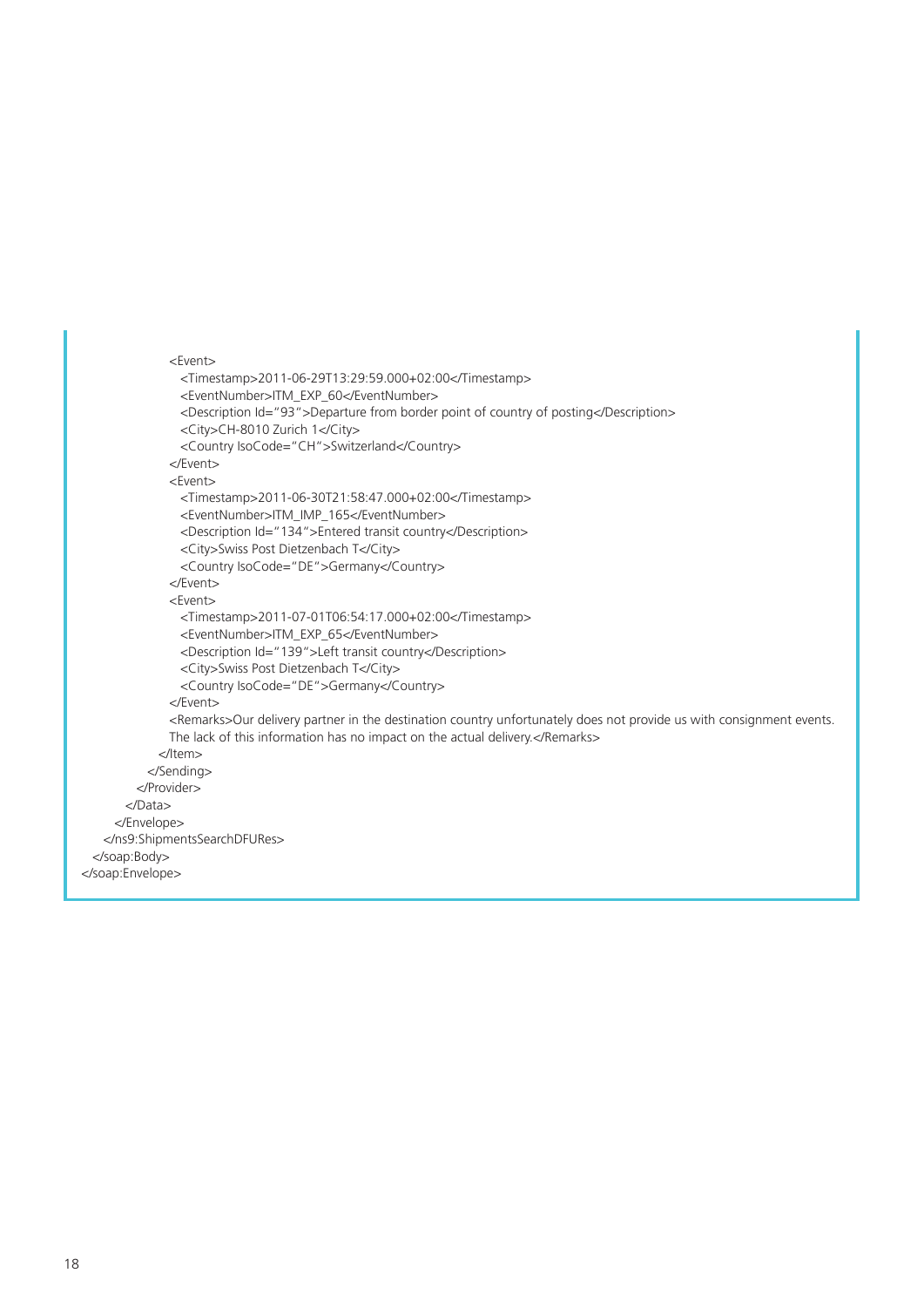### **3.2.2 GetShipmentImage**

### **3.2.2.1 GetShipmentImage – query**

| <b>Parameters</b> | <b>Values</b>                                                                                                                            |
|-------------------|------------------------------------------------------------------------------------------------------------------------------------------|
| $<$ ImageId $>$   | ID of a consignment image; will be returned to the <pic_imageid> element of the "ShipmentsSearch" operation (if available)</pic_imageid> |

### **Sample query**

```
<soapenv:Envelope xmlns:soapenv="http://schemas.xmlsoap.org/soap/envelope/" xmlns:req-
="http://www.post.ch/npp/trackandtracews/v02/getshipmentimage/req">
   <soapenv:Header/>
   <soapenv:Body>
       <req:GetShipmentImage>
          <ImageId>983413796700000016-HAPAX0620513551803-20120326T20:35:05</ImageId>
          <!--Optional:-->
          <Identity>?</Identity>
          <Version>2.4</Version>
      </req:GetShipmentImage>
    </soapenv:Body>
</soapenv:Envelope>
```
### **Note**

Consignment images are only available for certain consignment types.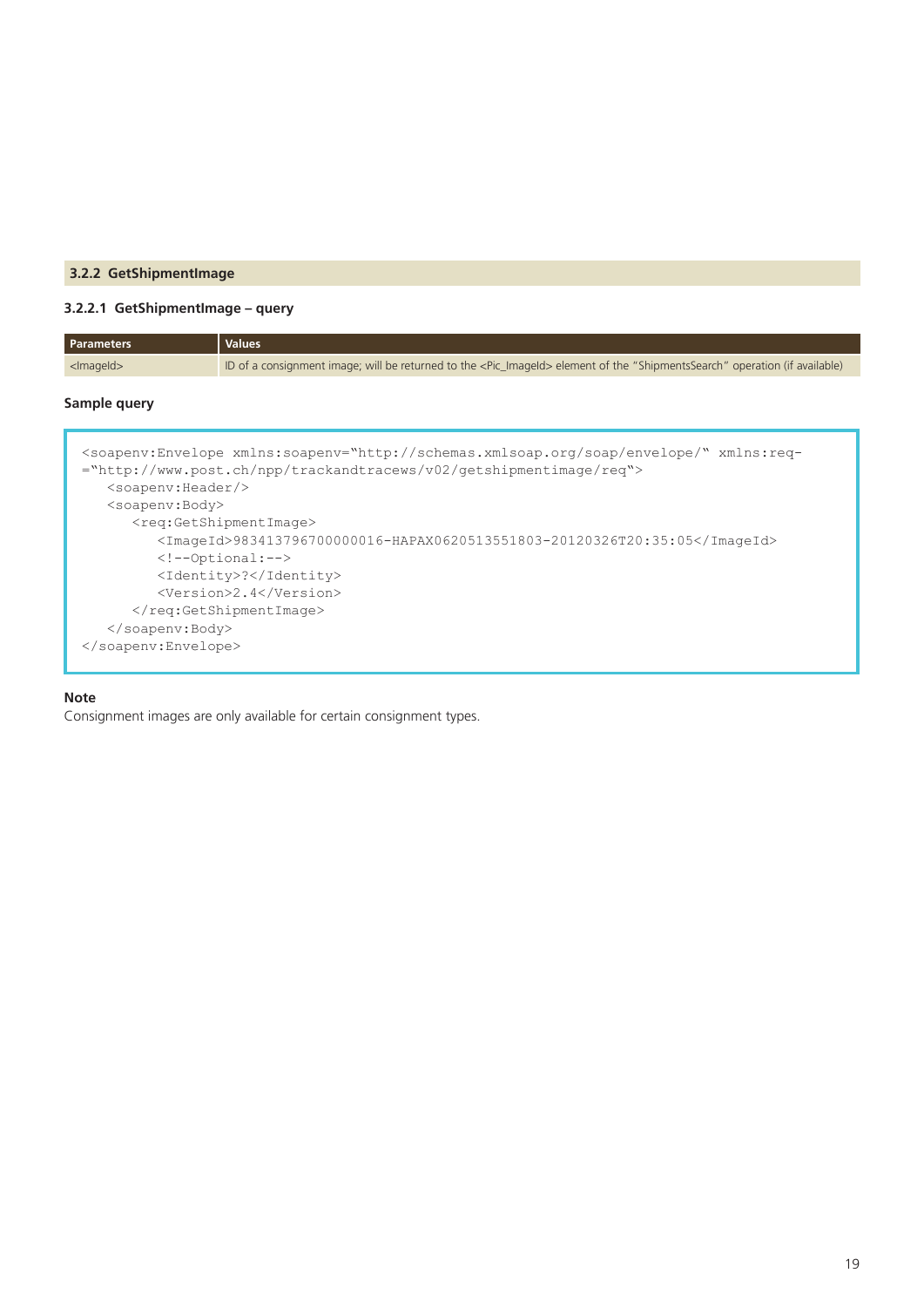### **3.2.2.2 GetShipmentImage – reply**

| <element></element>     | <b>Description</b>       | Data type |
|-------------------------|--------------------------|-----------|
| $<$ mage $>$            | Consignment image        |           |
| <timestamp></timestamp> | Image capture time stamp | Timestamp |
| <stream></stream>       | Base64 encoded GIF image | Stream    |

### **Example**

<soap:Envelope xmlns:soap="http://schemas.xmlsoap.org/soap/envelope/"> <soap:Body> <ns5:GetShipmentImageRes xmlns:ns2="http://www.post.ch/npp/trackandtracews/v02/ getsignaturedocument/req" xmlns:ns3="http://www.post.ch/npp/trackandtracews/v02/getsignaturedocument/res" xmlns:ns4="http://www.post.ch/npp/trackandtracews/v02/getshipmentimage/req" xmlns:ns5="http://www.post.ch/npp/trackandtracews/v02/getshipmentimage/res" xmlns:ns-6="http://www.post.ch/npp/trackandtracews/v02/gettransportdocument/req" xmlns:ns7="http:// www.post.ch/npp/trackandtracews/v02/gettransportdocument/res" xmlns:ns8="http://www.post.ch/ npp/trackandtracews/v02/shipmentssearch/req" xmlns:ns9="http://www.post.ch/npp/trackandtracedfuws/v02/shipmentssearchdfu/res" xmlns:ns10="http://www.post.ch/npp/trackandtracews/v02/getshipmentsignature/req" xmlns:ns-11="http://www.post.ch/npp/trackandtracews/v02/getshipmentsignature/res" xmlns:ns12="http:// www.post.ch/ShipmentModelLibrary/v02" xmlns:ns13="http://www.post.ch/DFU/v0220" xmlns:ns14="http://www.post.ch/npp/trackandtracews/v02/trackandtracelog">  $<$ Tmage> <Stream> …Consignment image as Base64 stream… </Stream> <angle>0.0</angle> </Image> </ns5:GetShipmentImageRes> </soap:Body> </soap:Envelope>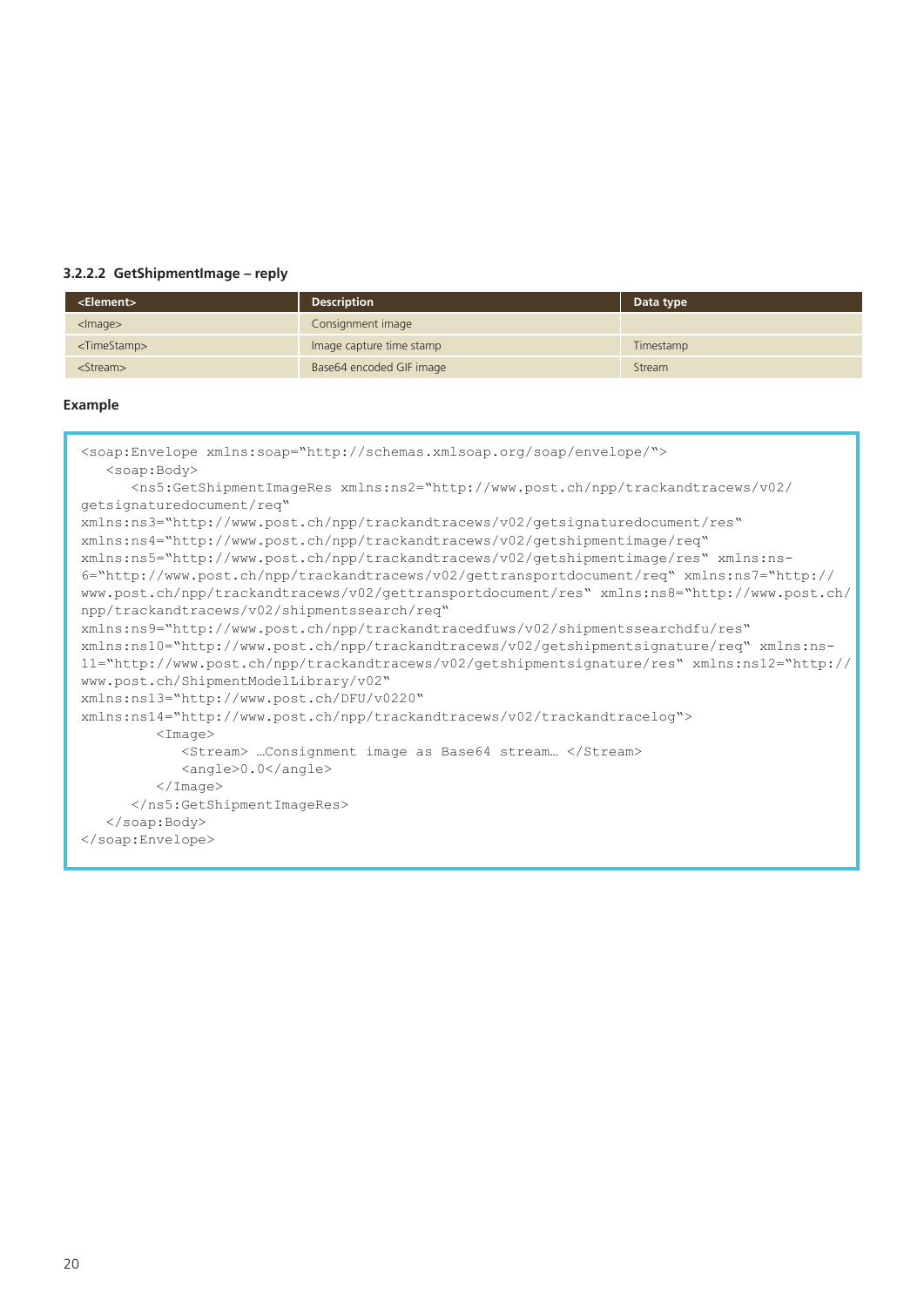### **3.2.2 GetShipmentSignature**

### **3.2.3.1 GetShipmentSignature – query**

| <b>Parameters</b>                                      | <b>Values</b>                                                                                                                                                                                                                                                                                                                                      |  |  |
|--------------------------------------------------------|----------------------------------------------------------------------------------------------------------------------------------------------------------------------------------------------------------------------------------------------------------------------------------------------------------------------------------------------------|--|--|
| <signatureid></signatureid>                            | ID of a signature image; will be returned to the <sig_imageid> element of the "ShipmentsSearch" operation (if available)</sig_imageid>                                                                                                                                                                                                             |  |  |
| Sample query                                           |                                                                                                                                                                                                                                                                                                                                                    |  |  |
| $<$ soapenv: Header/><br><soapenv:body></soapenv:body> | <soapenv:envelope xmlns:req-<br="" xmlns:soapenv="http://schemas.xmlsoap.org/soap/envelope/">="http://www.post.ch/npp/trackandtracews/v02/qetshipmentsignature/req"&gt;<br/><reg:getshipmentsignature><br/><signatureid>983413796700000016-280312600405005001601.JPG-20120328T08:21:23</signatureid></reg:getshipmentsignature></soapenv:envelope> |  |  |
| tureId>                                                |                                                                                                                                                                                                                                                                                                                                                    |  |  |
|                                                        | $\langle$ !--Optional:-->                                                                                                                                                                                                                                                                                                                          |  |  |
| <identity>?</identity>                                 |                                                                                                                                                                                                                                                                                                                                                    |  |  |
| <version>2.4</version>                                 |                                                                                                                                                                                                                                                                                                                                                    |  |  |
|                                                        |                                                                                                                                                                                                                                                                                                                                                    |  |  |
| $\langle$ /soapenv:Body>                               |                                                                                                                                                                                                                                                                                                                                                    |  |  |
|                                                        |                                                                                                                                                                                                                                                                                                                                                    |  |  |

### **Note**

Signature images are available only for certain consignment types and can only be queried if the technical user has the relevant authorization.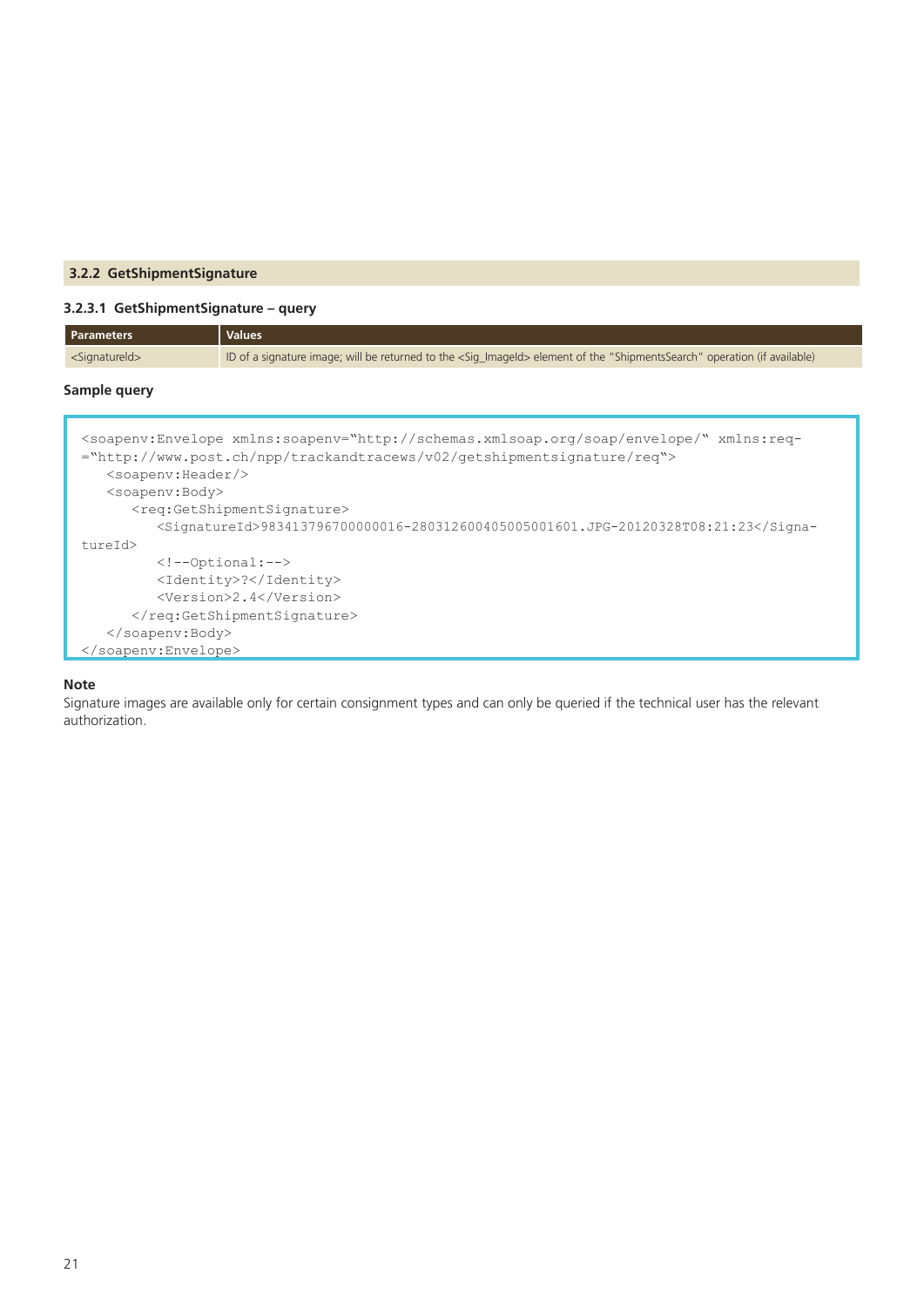### **3.2.3.2 GetShipmentSignature – reply**

| <element></element>     | <b>Description</b>           | Data type |
|-------------------------|------------------------------|-----------|
| $<$ mage $>$            | Signature image              |           |
| <timestamp></timestamp> | Signature capture time stamp | Timestamp |
| <stream></stream>       | Base64 encoded JPEG image    | Stream    |

```
<soap:Envelope xmlns:soap="http://schemas.xmlsoap.org/soap/envelope/">
   <soap:Body>
       <ns11:GetShipmentSignatureRes 
xmlns:ns2="http://www.post.ch/npp/trackandtracews/v02/getsignaturedocument/req" 
xmlns:ns3="http://www.post.ch/npp/trackandtracews/v02/getsignaturedocument/res" 
xmlns:ns4="http://www.post.ch/npp/trackandtracews/v02/getshipmentimage/req" 
xmlns:ns5="http://www.post.ch/npp/trackandtracews/v02/getshipmentimage/res" xmlns:ns-
6="http://www.post.ch/npp/trackandtracews/v02/gettransportdocument/req" 
xmlns:ns7="http://www.post.ch/npp/trackandtracews/v02/gettransportdocument/res" 
xmlns:ns8="http://www.post.ch/npp/trackandtracews/v02/shipmentssearch/req" 
xmlns:ns9="http://www.post.ch/npp/trackandtracedfuws/v02/shipmentssearchdfu/res" 
xmlns:ns10="http://www.post.ch/npp/trackandtracews/v02/getshipmentsignature/req" xmlns:ns-
11="http://www.post.ch/npp/trackandtracews/v02/getshipmentsignature/res" xmlns:ns12="http://
www.post.ch/ShipmentModelLibrary/v02" 
xmlns:ns13="http://www.post.ch/DFU/v0220" 
xmlns:ns14="http://www.post.ch/npp/trackandtracews/v02/trackandtracelog">
        <Image>
             <Stream> …Unterschriftbild als Base64-Stream … </Stream>
          </Image>
       </ns11:GetShipmentSignatureRes>
   </soap:Body> 
</soap:Envelope>
```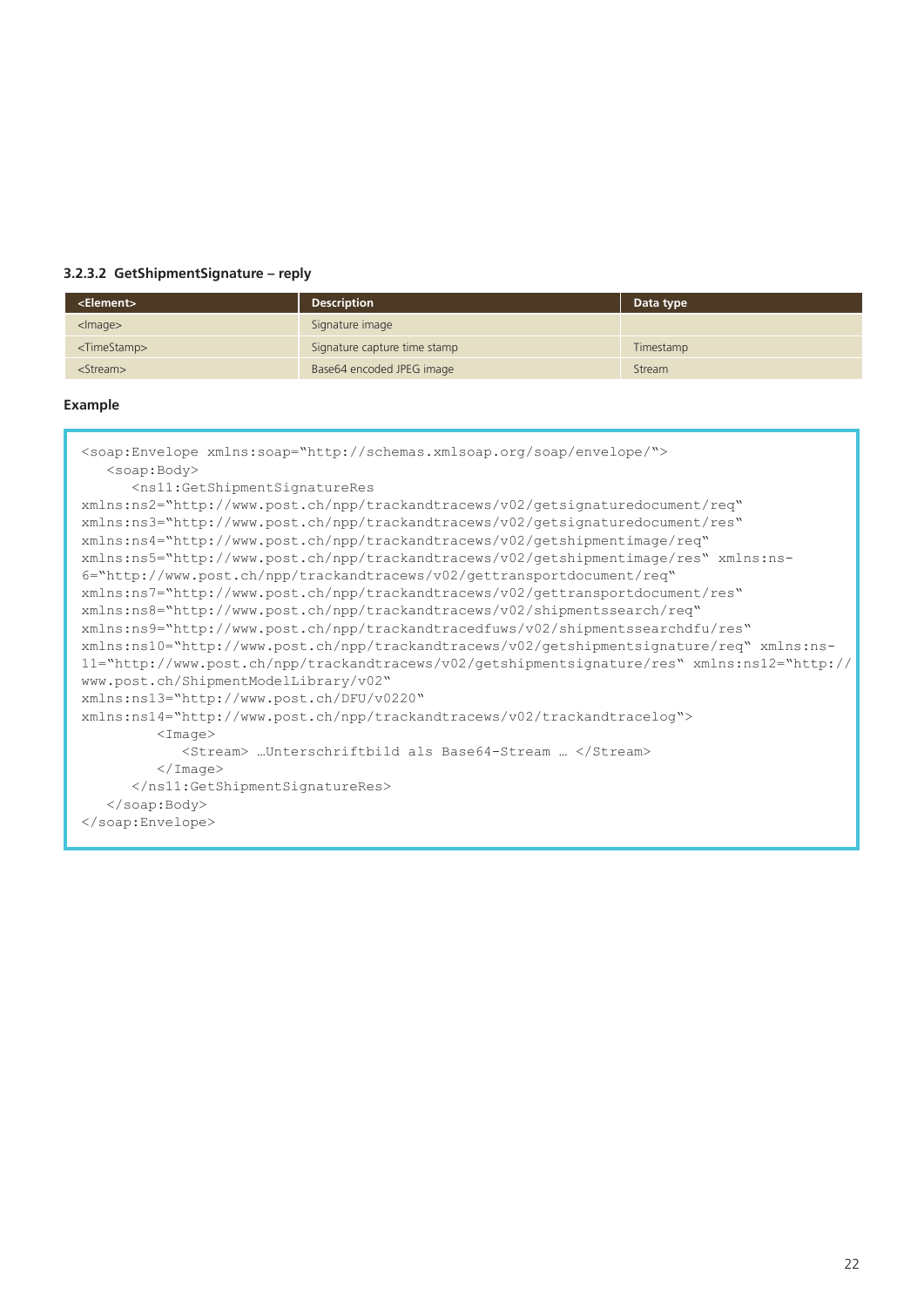### **3.2.4 GetSignatureDocument**

### **3.2.4.1 GetSignatureDocument – query**

| <b>Parameters</b>                 | <b>Values</b>                                                                                                                                                                                                             |
|-----------------------------------|---------------------------------------------------------------------------------------------------------------------------------------------------------------------------------------------------------------------------|
| <shipmentnumber></shipmentnumber> | Swiss Post consignment number as it can be used in "Track consignments"                                                                                                                                                   |
| <language></language>             | Language abbreviation e.g. <language>en</language>                                                                                                                                                                        |
| <barcodenumber></barcodenumber>   | Swiss Post barcode number. (optional, attribute will only be used by Swiss Post)                                                                                                                                          |
| <postheader></postheader>         | May contain the values <true> or <false> (optional)<br/>true <math>\rightarrow</math> Yellow Swiss Post header is displayed.<br/>false <math>\rightarrow</math> Yellow Swiss Post header is not displayed.</false></true> |

### **Note**

The GetSignatureDocument method is used **exclusively for court documents**. Signed documents for registered letters or parcels cannot be queried using this method.

### **Sample query**

```
<soapenv:Envelope xmlns:soapenv="http://schemas.xmlsoap.org/soap/envelope/" 
xmlns:req="http://www.post.ch/npp/trackandtracews/v02/getsignaturedocument/req">
   <soapenv:Header/>
   <soapenv:Body>
       <req:GetSignatureDocument>
          <ShipmentNumber>980301067200000480</ShipmentNumber>
          <Language>de</Language>
          <!--Optional:-->
          <BarcodeNumber></BarcodeNumber>
          <!--Optional:-->
          <PostHeader>true</PostHeader>
          <Version>2.4</Version>
       </req:GetSignatureDocument>
    </soapenv:Body>
</soapenv:Envelope>
```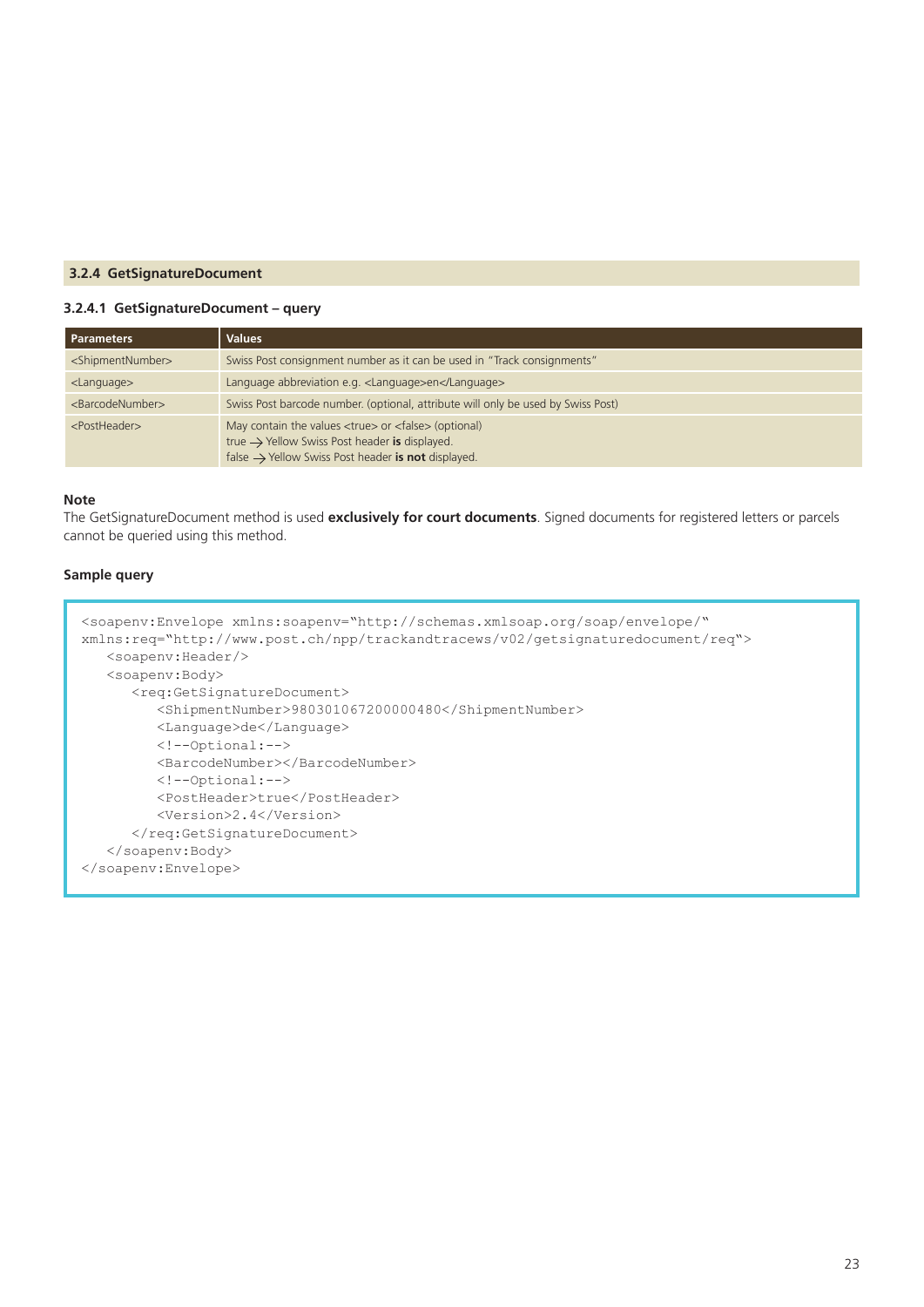### **Sample query**

```
<soapenv:Envelope xmlns:soapenv="http://schemas.xmlsoap.org/soap/envelope/" xmlns:req-
="http://www.post.ch/npp/trackandtracews/v02/getsignaturedocument/req">
   <soapenv:Header/>
    <soapenv:Body>
       <req:GetSignatureDocument>
          <ShipmentNumber>980301067200000480</ShipmentNumber>
          <Language>de</Language>
          <!--Optional:-->
          <BarcodeNumber>123456</BarcodeNumber>
          <!--Optional:-->
          <PostHeader>true</PostHeader>
          <Version>2.4</Version>
      </req:GetSignatureDocument>
    </soapenv:Body>
</soapenv:Envelope>
```
### **A barcode is only displayed in the PDF if an entry is available for the barcode field.**

### **3.2.4.2 GetSignatureDocument – reply**

| <element></element>   | <b>Description</b>         | Data type |
|-----------------------|----------------------------|-----------|
| <document></document> | Acknowledgement of receipt |           |
| <stream></stream>     | Base64 encoded PDF         | Stream    |

```
<soap:Envelope xmlns:soap=»http://schemas.xmlsoap.org/soap/envelope/»>
    <soap:Body>
       <ns2:signatureDocumentResMessage 
xmlns:ns2=»http://www.post.ch/xml/tracktrace/messages/v1»>
          <document>
             <Stream>…PDF as Base 64 stream… </Stream>
          </document>
       </ns2:signatureDocumentResMessage>
    </soap:Body>
</soap:Envelope>
```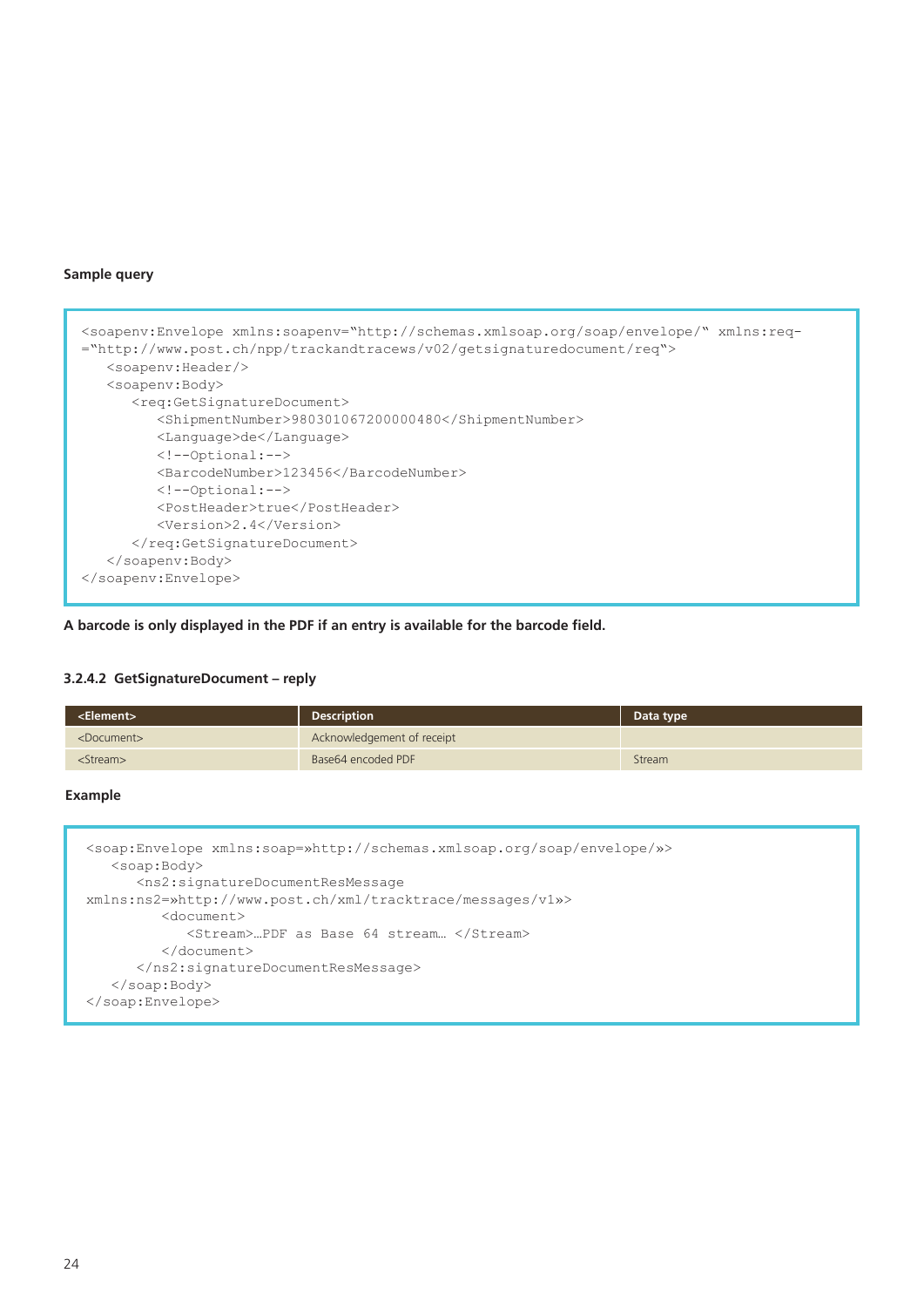### **3.2.5 ShipmentsSearchByCustomerId**

| Parameters                | <b>Values</b>                                       |
|---------------------------|-----------------------------------------------------|
| <customerid></customerid> | Reference ID                                        |
| <language></language>     | Language code, select from "de", "fr", "it" or "en" |

### **Sample query**

```
<soapenv:Envelope xmlns:soapenv="http://schemas.xmlsoap.org/soap/envelope/" xmlns:req-
="http://www.post.ch/npp/trackandtracews/v02/shipmentssearch/req">
   <soapenv:Header/>
   <soapenv:Body>
       <req:ShipmentsSearchByCustomerId>
          <customerId>00108</customerId>
          <dateFrom>2012-01-28T23:13:00.0</dateFrom>
          <dateTo>2012-02-10T23:13:00.0</dateTo>
          <language>de</language>
          <Version>2.4</Version>
       </req:ShipmentsSearchByCustomerId>
    </soapenv:Body>
</soapenv:Envelope>
```
#### **3.2.6 GetAllEvents**

### **3.2.6.1 GetAllEvents – query**

### **Sample query**

```
soapenv:Envelope xmlns:soapenv=»http://schemas.xmlsoap.org/soap/envelope/» 
xmlns:v02=»http://www.post.ch/npp/masterdata/v02»>
    <soapenv:Header/>
    <soapenv:Body>
       <v02:EventsReq/>
    </soapenv:Body>
</soapenv:Envelope>
```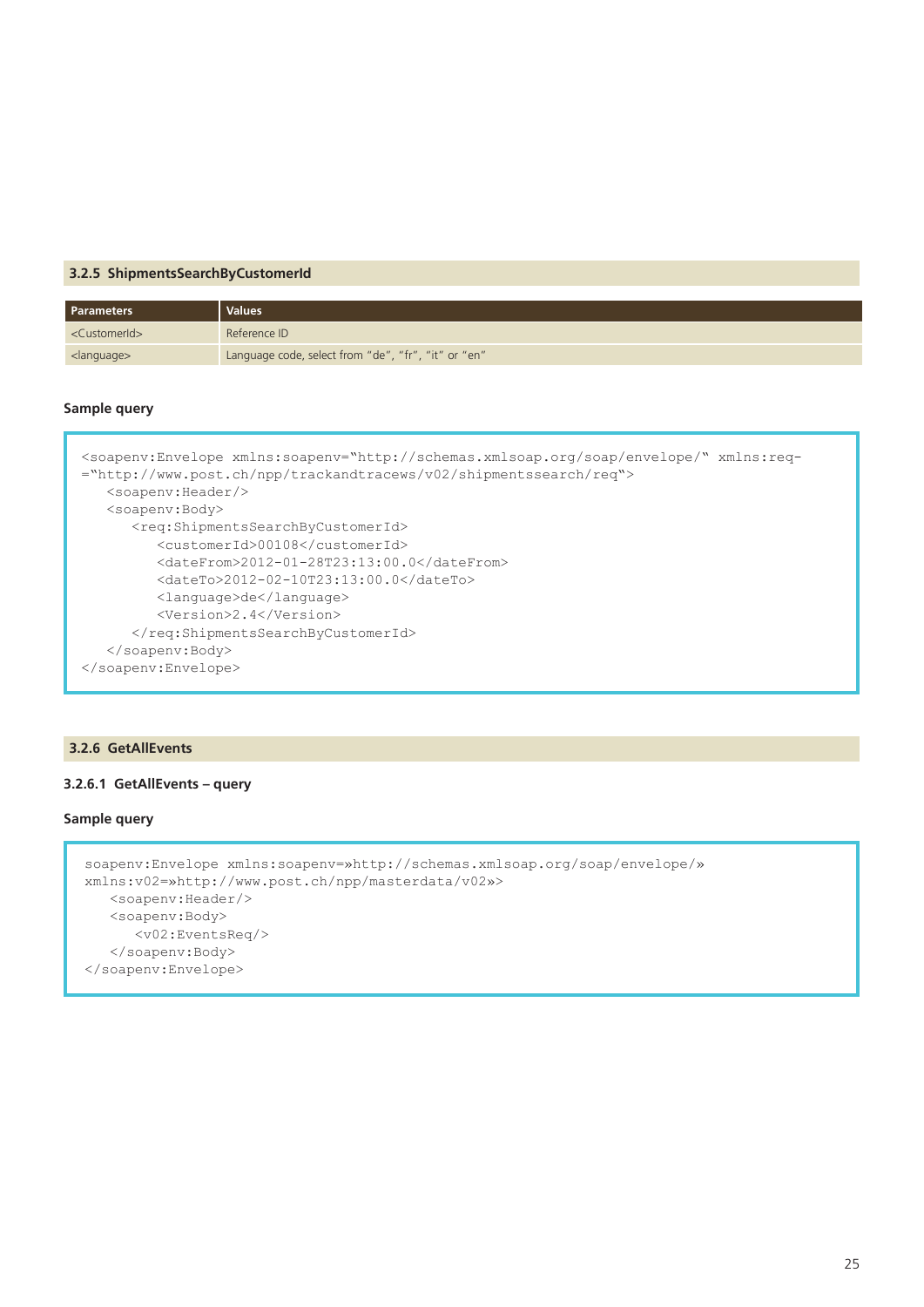### **3.2.6.2 GetAllEvents – reply**

| <element></element>         | <b>Description</b> | Data type      |
|-----------------------------|--------------------|----------------|
| <event></event>             | Consignment events |                |
| $<$ ld $>$                  | Unique key         | <b>Numeric</b> |
| $<$ Code $>$                | Postcode           | Alphanum.      |
| <description></description> | Description        | Alphanum.      |
| langlsoCode                 | Language code      | Alphanum.      |

```
<env:Envelope xmlns:env=»http://schemas.xmlsoap.org/soap/envelope/» 
xmlns:xsi=»http://www.w3.org/2001/XMLSchema-instance» 
xmlns:soapenc=»http://schemas.xmlsoap.org/soap/encoding/» 
xmlns:xsd=»http://www.w3.org/2001/XMLSchema»>
    <env:Header/>
    <env:Body>
       <v02:EventsRes xmlns:v02=»http://www.post.ch/npp/masterdata/v02»>
          <Event>
             <Id>158</Id>
             <Code>ITM_EXP_220_23</Code>
             <Description langIsoCode=»it»>Tentativo di recapito</Description>
             <Description langIsoCode=»fr»>Tentative de distribution</Description>
             <Description langIsoCode=»en»>Delivery attempt</Description>
             <Description langIsoCode=»de»>Zustellversuch</Description>
          </Event>
          <Event>
            <Id>124</Id>
             <Code>ITM_EXP_220_99</Code>
             <Description langIsoCode=»it»>Rinvio</Description>
             <Description langIsoCode=»fr»>Renvoi</Description>
             <Description langIsoCode=»en»>Returned item</Description>
             <Description langIsoCode=»de»>Rücksendung</Description>
          </Event> 
...
```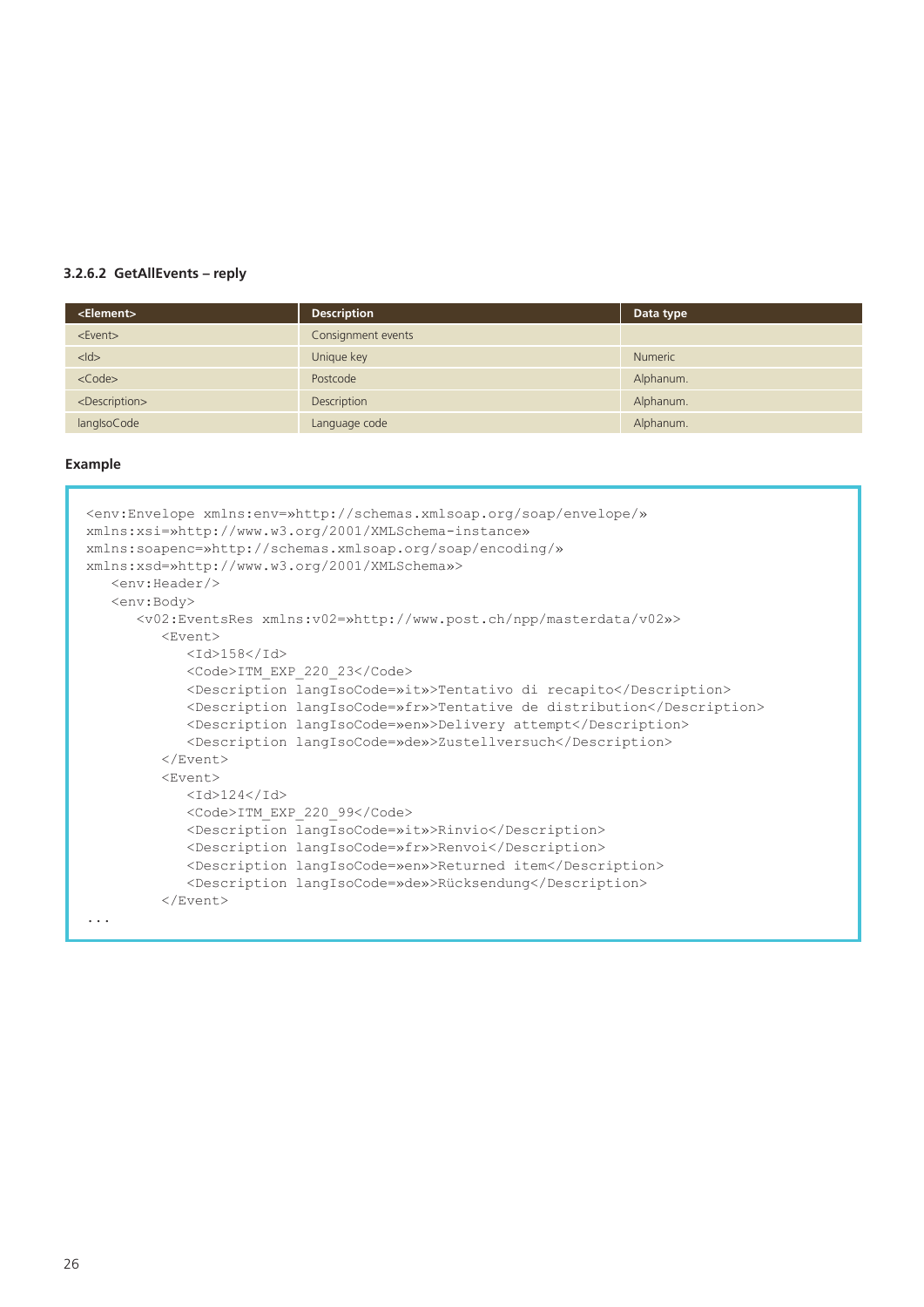### **3.2.7 GetAllDetails**

### **3.2.7.1 GetAllDetails – query**

### **Sample query**

```
soapenv:Envelope xmlns:soapenv=»http://schemas.xmlsoap.org/soap/envelope/» 
xmlns:v02=»http://www.post.ch/npp/masterdata/v02»>
   <soapenv:Header/>
    <soapenv:Body>
       <v02:DetailReq/>
    </soapenv:Body>
</soapenv:Envelope
```
### **3.2.7.2 GetAllDetails – reply**

| <element></element>         | <b>Description</b>    | Data type      |
|-----------------------------|-----------------------|----------------|
| $<$ Detail $>$              | Details on the events |                |
| $<$ ld $>$                  | Unique key            | <b>Numeric</b> |
| <description></description> | Description           | Alphanum.      |
| langIsoCode                 | Language code         | Alphanum.      |

```
<env:Envelope xmlns:env=»http://schemas.xmlsoap.org/soap/envelope/» 
xmlns:xsi=»http://www.w3.org/2001/XMLSchema-instance» 
xmlns:soapenc=»http://schemas.xmlsoap.org/soap/encoding/» 
xmlns:xsd=»http://www.w3.org/2001/XMLSchema»>
    <env:Header/>
    <env:Body>
       <v02:DetailRes xmlns:v02=»http://www.post.ch/npp/masterdata/v02»>
          <Detail>
             <Id>3</Id>
             <Description langIsoCode=»it»>Non ritirato</Description>
             <Description langIsoCode=»fr»>Non réclamé</Description>
             <Description langIsoCode=»en»>Not collected</Description>
             <Description langIsoCode=»de»>Nicht abgeholt</Description>
          </Detail>
          <Detail>
            <Id>17</Id>
             <Description langIsoCode=»it»>Box Rücknahme I</Description>
             <Description langIsoCode=»fr»>Box Rücknahme F</Description>
             <Description langIsoCode=»en»>Box Rücknahme E</Description>
             <Description langIsoCode=»de»>Box Rücknahme D</Description>
          </Detail> 
...
```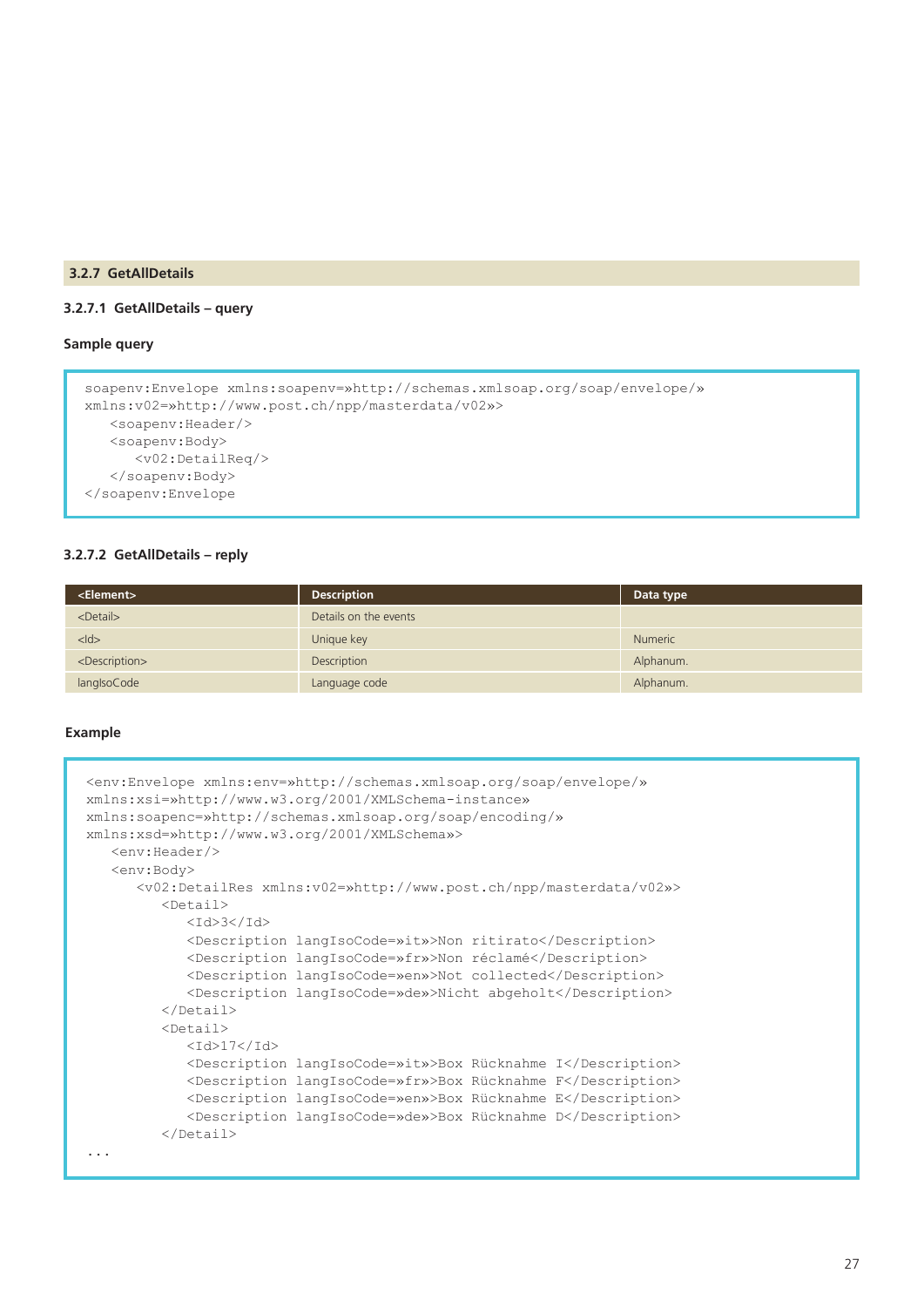### **3.2.8 GetAllStatuses**

### **3.2.8.1 GetAllStatuses – query**

### **Sample query**

```
soapenv:Envelope xmlns:soapenv=»http://schemas.xmlsoap.org/soap/envelope/» 
xmlns:v02=»http://www.post.ch/npp/masterdata/v02»>
   <soapenv:Header/>
    <soapenv:Body>
       <v02:StatusReq/>
    </soapenv:Body>
</soapenv:Envelope
```
### **3.2.8.2 GetAllStatuses – reply**

| <element></element>         | <b>Description</b> | Data type      |
|-----------------------------|--------------------|----------------|
| <status></status>           | Consignment events |                |
| $<$ ld $>$                  | Unique key         | <b>Numeric</b> |
| <description></description> | Description        | Alphanum.      |
| langlsoCode                 | Language code      | Alphanum.      |

```
<env:Envelope xmlns:env=»http://schemas.xmlsoap.org/soap/envelope/» 
xmlns:xsi=»http://www.w3.org/2001/XMLSchema-instance» 
xmlns:soapenc=»http://schemas.xmlsoap.org/soap/encoding/» 
xmlns:xsd=»http://www.w3.org/2001/XMLSchema»>
    <env:Header/>
    <env:Body>
       <v02:StatusRes xmlns:v02=»http://www.post.ch/npp/masterdata/v02»>
          <Status>
            <Id>0</Id>
             <Description langIsoCode=»it»>Consegnato</Description>
             <Description langIsoCode=»fr»>Livré</Description>
             <Description langIsoCode=»en»>Delivered</Description>
             <Description langIsoCode=»de»>Geliefert</Description>
          </Status>
          <Status>
            <Id>1</Id>
             <Description langIsoCode=»it»>In elaborazione</Description>
             <Description langIsoCode=»fr»>En cours de traitement</Description>
             <Description langIsoCode=»en»>Being processed</Description>
             <Description langIsoCode=»de»>In Bearbeitung</Description>
          </Status> 
...
```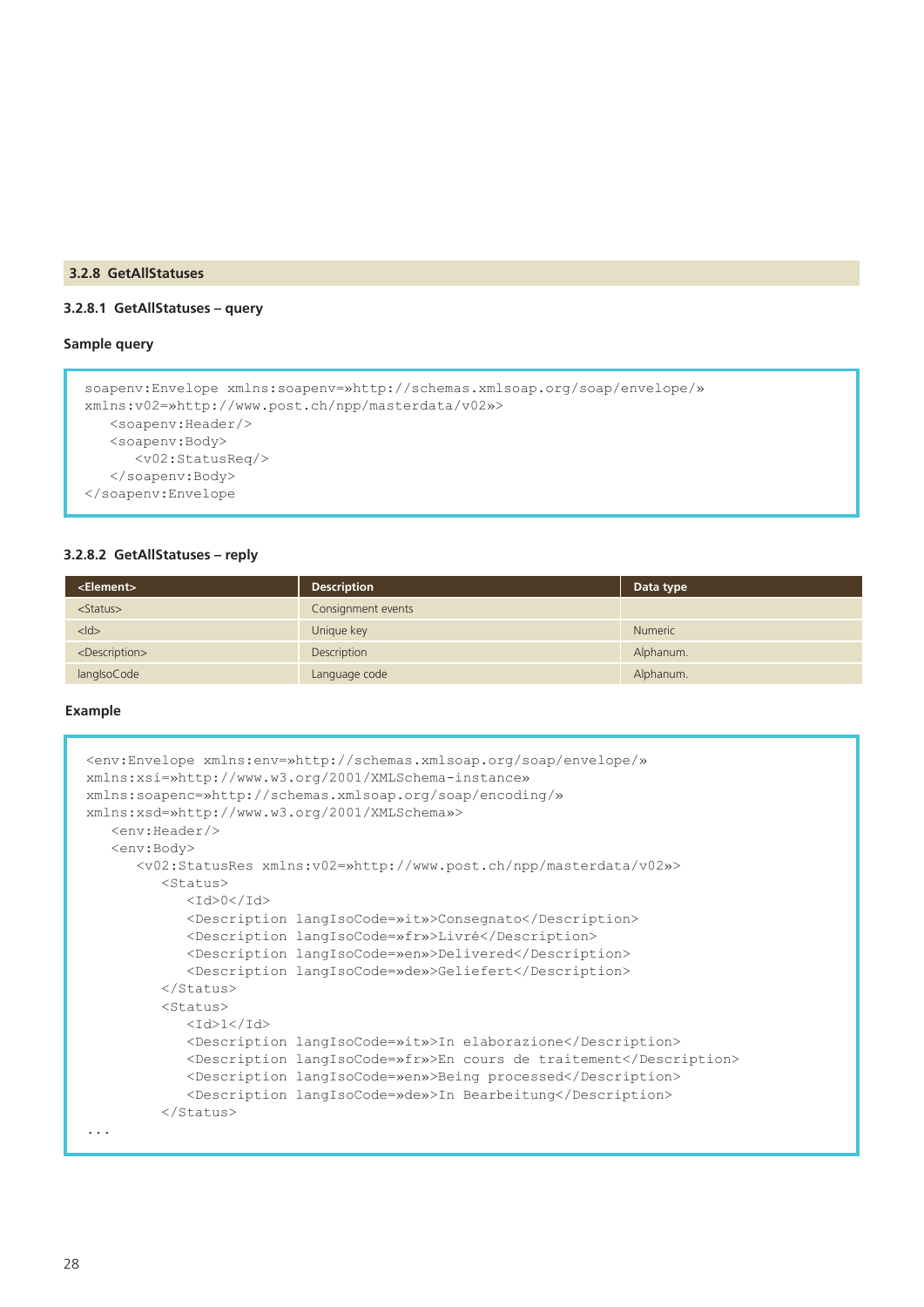# **4 Error messages or warnings**

| Error message E                                                                               | Code | <b>Explanation</b>                                                                                                                                                                         | <b>Solution</b>                                                                                                                                                                                                            | <b>Applies to</b>                                   |
|-----------------------------------------------------------------------------------------------|------|--------------------------------------------------------------------------------------------------------------------------------------------------------------------------------------------|----------------------------------------------------------------------------------------------------------------------------------------------------------------------------------------------------------------------------|-----------------------------------------------------|
| GENERIC_ERROR (0)                                                                             | (0)  | General error                                                                                                                                                                              | Contact the system administrator                                                                                                                                                                                           | all web services                                    |
| NO_PARCEL_SPECIFIED (1)                                                                       | (1)  | [not used]                                                                                                                                                                                 |                                                                                                                                                                                                                            |                                                     |
| TOO_MANY_PARCELS_<br>SPECIFIED (2)                                                            | (2)  | [not used]                                                                                                                                                                                 |                                                                                                                                                                                                                            |                                                     |
| METHOD_NOT_AVAIL-<br>ABLE_ANYMORE (3)                                                         | (3)  | This method is no longer available.                                                                                                                                                        | You can use the Track&Trace applica-<br>tion directly on the "Swiss Post Cargo<br>Web" platform (www.spcweb.ch) to<br>track small consignments. If you do not<br>have access yet, please contact your<br>customer advisor. |                                                     |
| ERROR_RETRIEVING_<br>SIGNATURE_IMAGE (4)                                                      | (4)  | The signature image cannot be<br>called up.                                                                                                                                                | Check whether the Imageld or Signa-<br>tureld was correctly entered; if the sig-<br>nature image continues to be irretriev-<br>able, contact the system administrator.                                                     | getShipmentSignature<br>getSignatureDocument        |
| ERROR_RETRIEVING_<br>PARCEL_IMAGE (5)                                                         | (5)  | The parcel image cannot be called up.                                                                                                                                                      | Check whether the Imageld was<br>entered correctly; if the parcel image<br>continues to be irretrievable, contact<br>the system administrator.                                                                             | getShipmentImage                                    |
| INVALID_SEARCH_<br>CRITERIA (6)                                                               | (6)  | The input parameters entered are not<br>permitted.                                                                                                                                         | Check whether the entries are correct.                                                                                                                                                                                     | searchShipmentsByCustomerId<br>getSignatureDocument |
| ACTION_NOT_<br><b>AUTHORIZED (7)</b>                                                          | (7)  | The desired operation cannot be car-<br>ried out with the entries. This is, for<br>instance, the case when the user has no<br>franking licence or is not the owner of<br>the consignments. | Check whether the entries are correct.                                                                                                                                                                                     | searchShipmentsByCustomerId<br>getSignatureDocument |
| SHIPMENT_NOT_FOUND<br>(8)                                                                     | (8)  | The consignment was not found.                                                                                                                                                             | Check whether the entries are correct.                                                                                                                                                                                     | SearchShipments<br>searchShipmentsByCustomerId      |
| SIGNATURE_NOT_FOUND<br>(9)                                                                    | (9)  | It was not possible to call up the signa-<br>ture images or the signature PDF under<br>court documents.                                                                                    | Check whether the Imageld was cor-<br>rectly entered; if signature images con-<br>tinue to be irretrievable, the image may<br>not be available or is corrupt.                                                              | getShipmentSignature                                |
| IMAGE_NOT_FOUND (10)                                                                          | (10) | The letter image could not be called up.                                                                                                                                                   | Check whether the Imageld was<br>entered correctly; if the letter image<br>continues to be irretrievable, contact<br>the system administrator.                                                                             | getShipmentImage                                    |
| ENGINE_OVERLOADED<br>(11)                                                                     | (11) | The back-end server cannot currently<br>answer all queries as it is overloaded.                                                                                                            | Queries should be attempted again<br>at a later time; if this continues to be<br>impossible, contact the system admin-<br>istrator.                                                                                        | SearchShipments<br>searchShipmentsByCustomerId      |
| MAX_ALLOWED_<br>SHIPMENT_NR_REACHED_<br>PLEASE_USE_ASYNC_<br>SEARCH_SERVICE_IN-<br>STEAD (16) | (16) | In SearchShipments a maximum of 10<br>consignment numbers can be entered<br>simultaneously. If this upper limit is ex-<br>ceeded, this error message is displayed.                         | Enter a maximum of 10 consignment<br>numbers per query.                                                                                                                                                                    | SearchShipments                                     |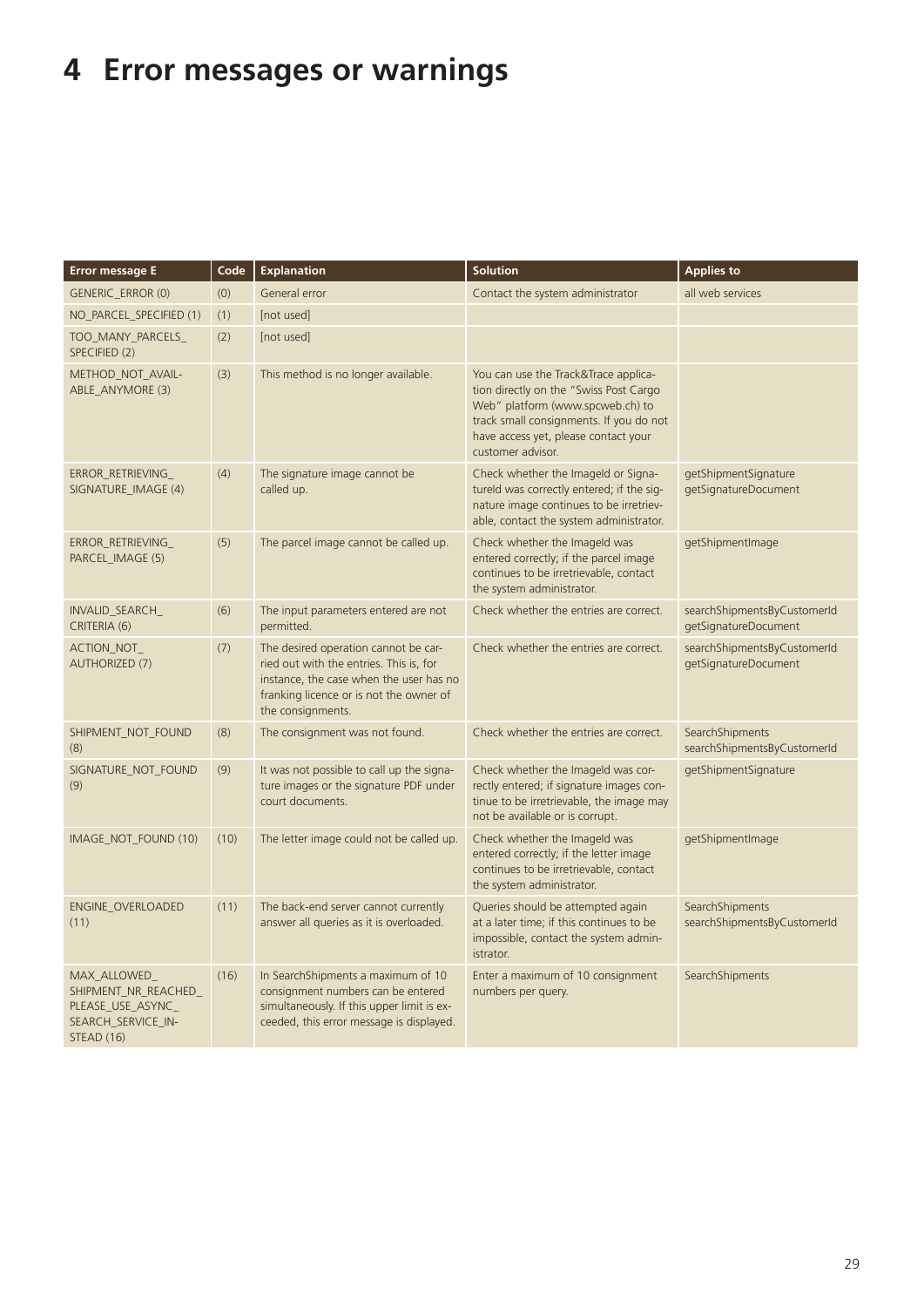## **5 Frequently asked questions (FAQ)**

### **1. Which protocol is used for transferring data?**

The transfer of data for "Track consignments" takes place in encrypted form via HTTPS (Hypertext Transfer Protocol Secure), port 443.

### **2. Which authentication mechanism is used?**

Basic authentication via HTTPS

### **3. The web service returns no result or an**

### **error message.**

It is possible that your technical user has been blocked as a result of multiple incorrect login attempts. Your internal administrator can unblock the account in the Customer Center in the login area of www.swisspost.ch or assign a new password for your technical user.